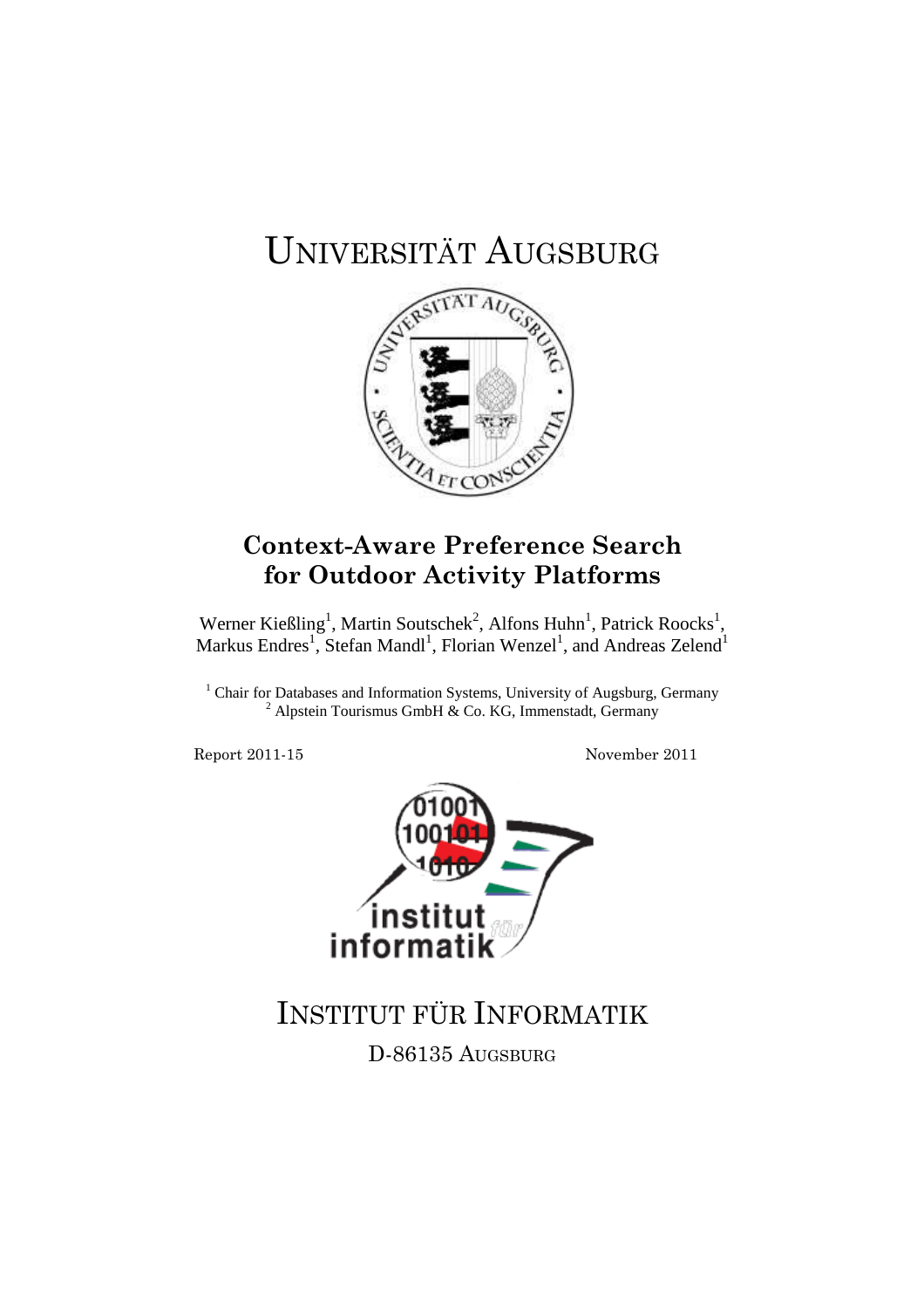Supported by:



on the basis of a decision by the German Bundestag



Copyright © Werner Kießling et al. Institut für Informatik Universität Augsburg D–86135 Augsburg, Germany http://www.Informatik.Uni-Augsburg.DE — all rights reserved —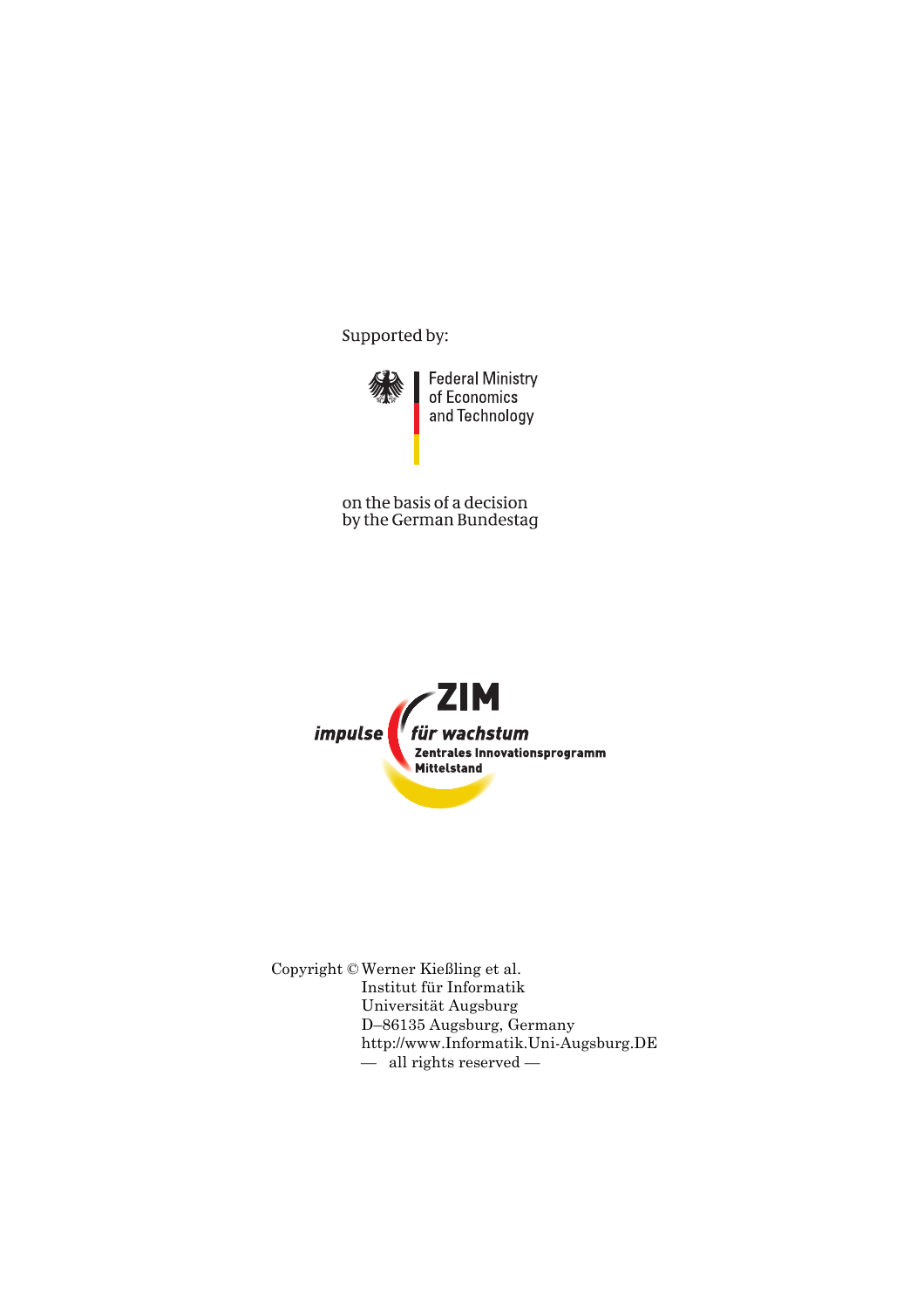## **Context-Aware Preference Search for Outdoor Activity Platforms**

## Abstract

Complex application domains like outdoor activity platforms demand a powerful search interface that can adapt to personal user preferences and to changing contexts like weather conditions. Today most platforms offer a search technology known as Faceted Search, also named Parametric Search, where a user iteratively adapts his/her search parameters by a tedious and time-consuming trial-and-error process until the quality and quantity of the query results somehow corresponds to his/her expectations. This process gets even more cumbersome in mobile environments. Here we present a sophisticated approach called Preference Search, which we have prototypically implemented in a commercial outdoor activity platform. Preference Search replaces lengthy user sessions by one single user request. Technically, this request is automatically compiled into one single Preference SQL query, which efficiently retrieves those items that best match the user's expectations within the current context. A benchmark was applied to Faceted Search as well as Preference Search. The evaluation of the benchmark indicates that Preference Search substantially improves the user's search satisfaction in comparison to Faceted Search.

**Keywords:** personalization; context aware systems; outdoor activity; preference handling; query performance; customer satisfaction;

## **1 Introduction**

Many e-Business enterprises, in particular within the tourism industry, maintain large databases of items with many variations. Several guidelines are used when searching such huge amount of data.

(1) Hierarchies classify the search objects leading to *Hierarchical Search* also known as *Navigational Search*. Taxonomies are established to implement a 'drill down' approach for narrowing the search process. Thus, users traverse a search tree during Hierarchical Search and may backtrack to higher-level concepts in case of error or dead-end. This process heavily relies on the correct interpretation of semantic concepts, since users must choose a semantic refinement of the current topic. For example, Hutchinson shows the benefits of Hierarchical Search for the user class of children and handicapped in 2003. Since this process is error-prone and time-consuming, flat hierarchies are favoured.

(2) Search objects have attributes, which describe or even distinguish the variants. The *Faceted Search* also known as *Parametric Search* (see Sacco et al. 2009) is a well-established technology where subspaces of the search space are specified by hard constraints on some of the attributes. Instead of traversing concepts, the search is now guided by features like prize, size, or colour. This process remains time-consuming by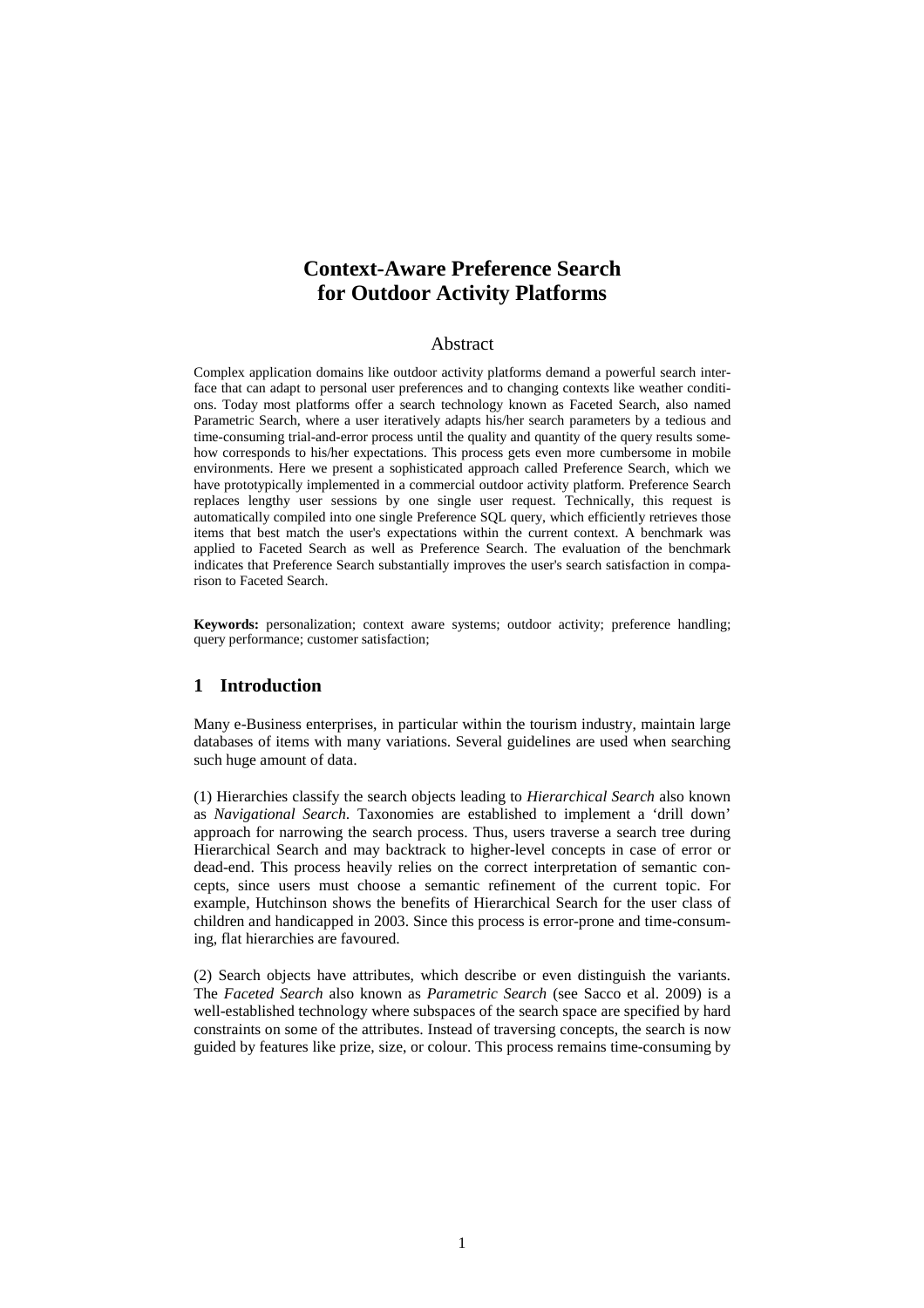adapting the criteria to produce 'better' results. In contrast to Hierarchical Search two new phenomena arise:

**Information Flooding**. If users express non-constraining criteria, the subspace is not reduced significantly. Disappointed by the result, users often overcompensate by trying to constrain the criteria too excessively. However, this behaviour may produce the effect of an empty result.

**Empty Result**. If users are over-constraining any criteria, the subspace may even be reduced to be empty. As a reaction, users relax any criterion, which may again result in information flooding.

Before judging the quality of the received result according to the search parameters, users take care of the quantity of the result. Having no information about data distributions of attributes, users are restricted to explore the data by trial-and-error.

(3) Schemata are already defined feeding a relational database. Obviously, the *Attribute-Based Search* paves the way to *perfect hits* by formulating SQL-statements. This paradigm is based on mathematical foundations of relations and declaratively describes the characteristics of the result set. Meanwhile, even complex types like multimedia data are supported (Feris et al. 2011). The main problem arises if perfect hits do not exist. Users receive an empty result enforcing them to reformulate the query, a procedure comparable to the Faceted Search. Therefore, a posterior relaxation or a prior vagueness is preferable. Instead of searching for perfect hits, the query should return a result containing *similar* articles, if perfect hits are missing. Clearly, the similarity should satisfy an optimality criterion: the result should only contain *the best matching objects*.

(4) Users are accustomed to *Full Text Search* as offered by Digital Libraries (Fox 1999) to search through the contents of books. Using only a bag of words as search parameters, the Full Text Search delivers those books, which are rated at highest score with regard to the input. Thus scoring expresses some kind of similarity.

The above-mentioned categorization is not exclusive. In practice, the advantages of different approaches are often combined. In this report we discuss the results of a running project where *Faceted Search* has been replaced by a sophisticated *Preference Search* paradigm. Preference handling in database has been a very active and productive research area recently (Stefanidis et al. 2011). Here we pursue the approach of extending standard SQL towards Preference SQL (Kießling 2002 and Kießling et al. 2011). Preference Search can easily deal with context-adaptive personal user preferences and also includes automatic optimization techniques, which unburden users from the hassle of trial-and-error induced by the Faceted Search.

The remainder of this report is organized as follows. In *Section 2* the domain-specific search requirements of outdoor activities are discussed. *Section 3* describes the used preference framework and the Preference SQL query language as required for the purposes presented here. Then in *Section 4* we evaluate our use case and discuss the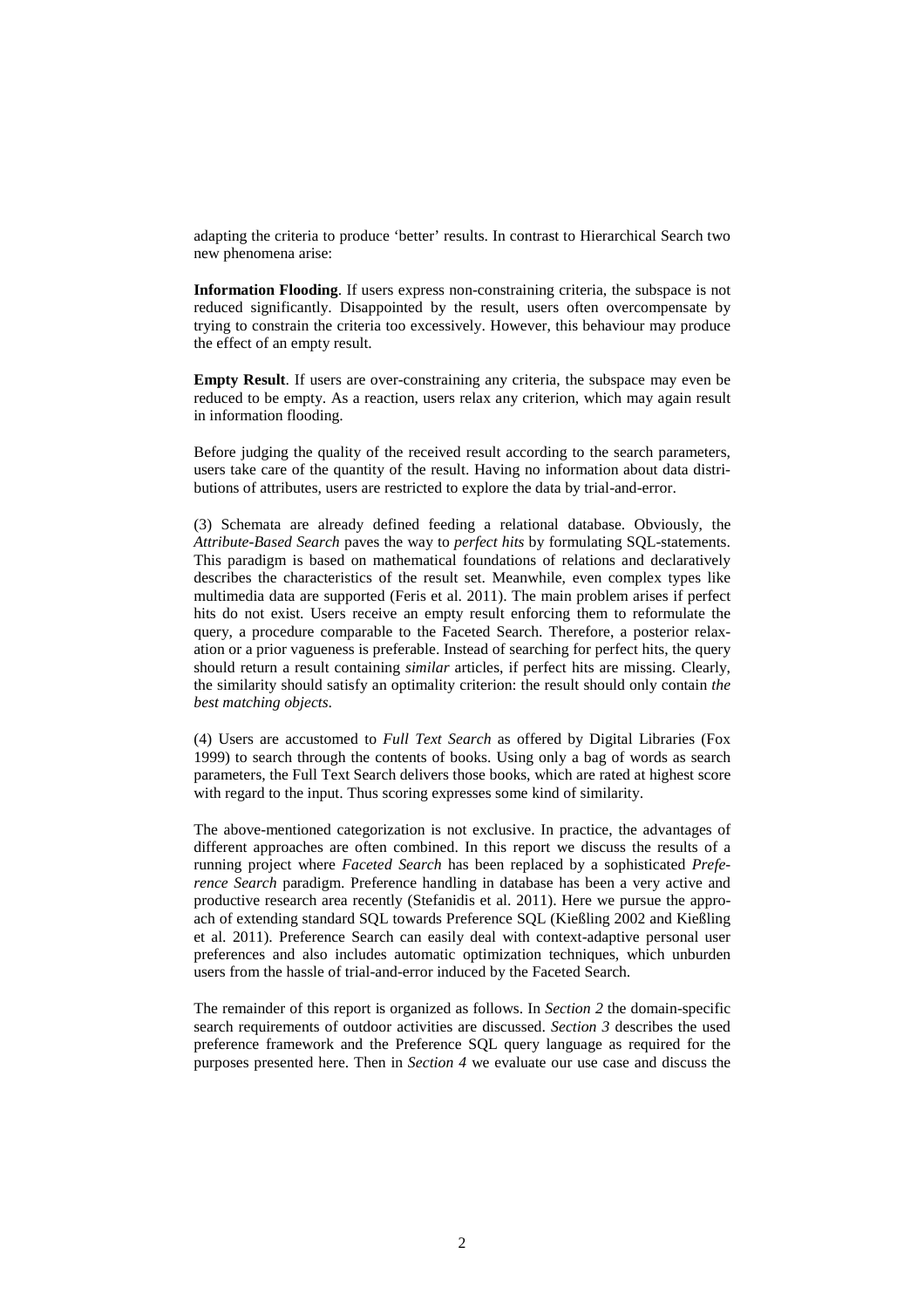advantages of Preference Search over Faceted Search. *Section 5* describes the procedure how to compare Faceted Search to Preference Search by evaluating a benchmark. Finally in *Section 6* we present our conclusions and an outlook.

## **2 Search Requirements**

The combination of search techniques mentioned in Section 1 can be found in the outdoor activity platform (www.outdooractive.com), with the current search mask depicted in Fig. 1.

|                                                                                                                                                                                                                                                                                                                                 |                                                                                                                                                                                                                                                                                                                               | Daine fillene<br>Tourar                                                                                                            | <b>Magazi</b>                                |
|---------------------------------------------------------------------------------------------------------------------------------------------------------------------------------------------------------------------------------------------------------------------------------------------------------------------------------|-------------------------------------------------------------------------------------------------------------------------------------------------------------------------------------------------------------------------------------------------------------------------------------------------------------------------------|------------------------------------------------------------------------------------------------------------------------------------|----------------------------------------------|
| <b>Attribute-Based Search</b>                                                                                                                                                                                                                                                                                                   | <b>Hierarchical Search</b>                                                                                                                                                                                                                                                                                                    | Tourenplaner                                                                                                                       | <b>Full Text Search</b>                      |
| WAS?<br><b>Hiking</b>                                                                                                                                                                                                                                                                                                           | WO?<br>Allgäu                                                                                                                                                                                                                                                                                                                 |                                                                                                                                    | <b>SUCHE</b>                                 |
| Rad<br>Wandern<br>Lauten<br><b>Radfahren</b><br>Wanderung<br>Ferrodweg<br><b>Ea</b> Jegging<br>Fernus nderweg<br><b>Co</b> Pigerweg<br>Mountainblue<br><b>Themerweg</b><br>MTB-Transalp<br><b>COL</b> Renarad<br>Stadt<br>Pferde<br>Wasser<br><b>FE</b> Stadfrundgang<br>EX Caryening<br><b>No</b> Reten<br>alan<br><b>Kans</b> | Winter<br>Beroe<br><b>E'M</b> Nordic Walking<br><b>BJ</b> Winterwandern<br><b>Contenting</b><br><b>STE</b> Bergtour<br><b>[33] Rodeln</b><br><b>ES</b> Trainuncing<br>图 Hochtour<br><b>新</b> Sabour<br>In Inte-Sketing<br><b>FEI</b> Schneaschab<br><b>EST Lensinsf</b><br>$\overline{\sigma}$<br>Ski-Freeride<br>Kutschfahrt | oder geografisch filtern<br>Deutschland<br>Land<br>Bayern<br><b>Bundesland</b><br>Ŵ,<br>Alloãu<br>Region<br>$\mathbb{Z}$<br>(1888) | ۰<br>٠<br>٠<br>ok!<br>weitere Suchoptionen ♥ |
| <b>Call Skipring</b><br><b>EX Keps</b><br><b>Strecke</b><br>Length<br>$0.0$ bis $50.0+$ km                                                                                                                                                                                                                                      | <b>Aufstieg</b><br>0 bis $2000 + m$                                                                                                                                                                                                                                                                                           | <b>Dauer</b><br>Ascent<br>0.0 bis 10.0+ Std.                                                                                       | <b>Faceted Search</b><br><b>Duration</b>     |
| <b>Schwierigkeit</b><br>V<br>leicht<br>Difficulty: easy                                                                                                                                                                                                                                                                         | Eigenschaften<br>$\overline{\mathsf{v}}$<br>Rundtour<br>aussichtsreich                                                                                                                                                                                                                                                        | Children: yes<br>mit Einkehrmöglichkeit                                                                                            | <b>Attribute-Based Search</b>                |

 **Fig. 1.** Annotated Search Mask of Outdooractive

Users define the type of activity via Attribute-Based Search, the location via Hierarchical Search and further tour attributes via Faceted Search. Alternatively, tours can be found via Full Text Search by specifying meaningful keywords.

In an ongoing research project, this status quo is enhanced by replacing these search processes with a preference based search paradigm while keeping the changes to the human machine interface to a minimum. An integrated recommender component augments the user input in a context-sensitive and user-adaptive fashion, leading to a significant improvement in result quality and consequently user satisfaction. This is the first step towards a fully personalized one-click recommendation for outdoor enthusiasts.

## **2.1 Case Study**

In order to grasp the inherent complexity of the outdoor domain, a case study is presented that describes Paul's endeavour of finding the perfect hiking tour.

**Running Example**. Paul definitively plans a hiking trip to the Allgäu region in the German Alps, following the recommendation of his friends. He considers himself as a tourist without practical experience in mountaineering. Nevertheless, he wants to go on an enjoyable hiking tour near by his lodging. He refers to an outdoor activity platform to find an appropriate route. Due to the lack of experience, Paul feels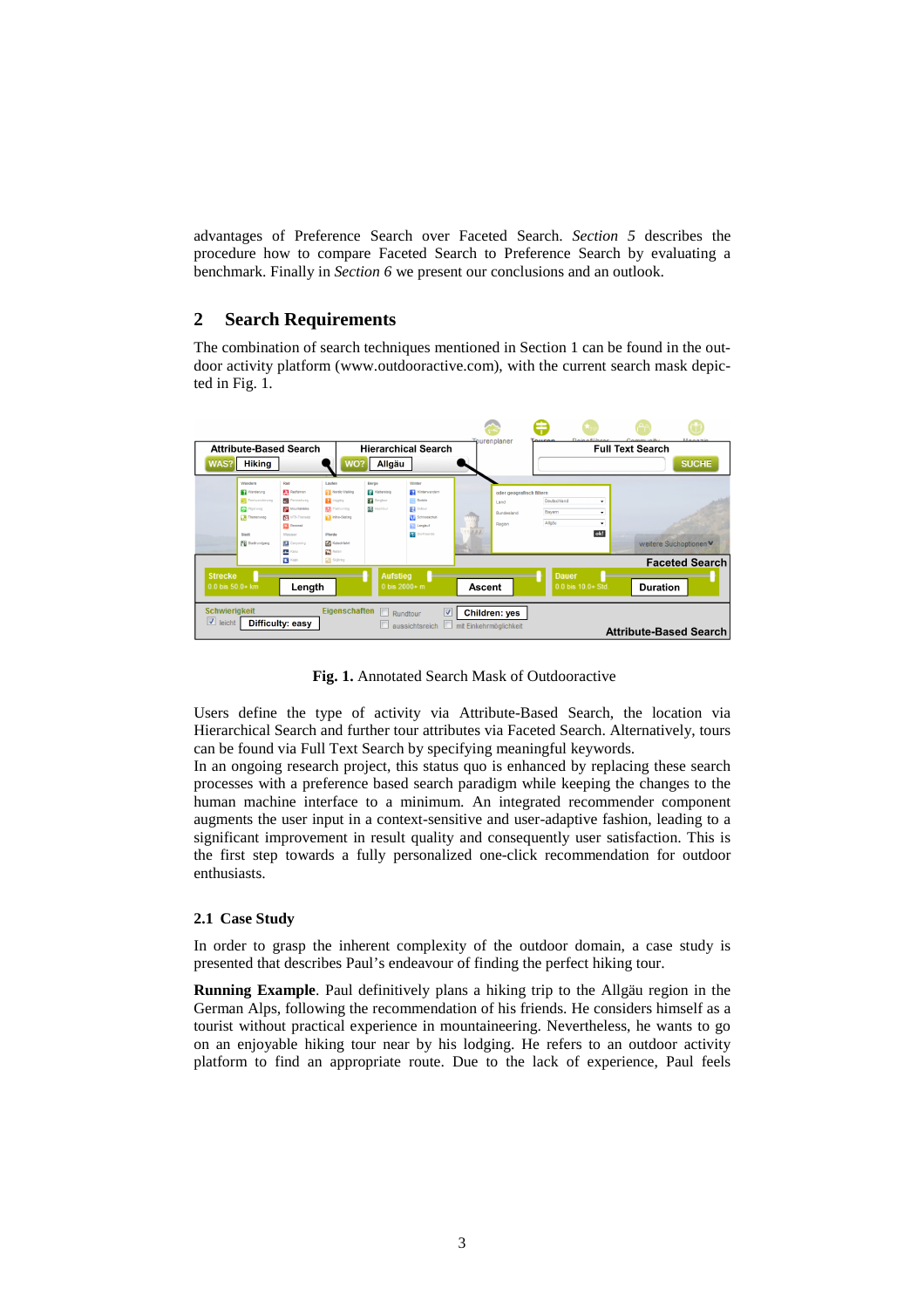insecure at first. An assistant function asks him to select the most suitable type of hiker matching his interests. The choices are *athlete*, *family*, *tourist*, or *bon vivant*. He immediately picks the tourist type. The system provides the following default values for Paul:

Region (*Allgäu*), activity (*Hiking*), duration (*4 h*), ascent (*200 m*), length (*10 km*).

Paul's input values concerning type of activity, destination region, and choice of tour difference are depicted in Fig. 1. As Paul is a community member, his username is also known after logging in. Without knowledge about which tours may be most suitable for him, Paul is worried about starting the time-consuming Faceted Search process of iterative trial-and-error to find *his best* tour.

#### **2.2 Factors of Influence**

This case study points out a plurality of factors that have an immediate effect on the suitability of a tour. While some factors are of personal nature, others arise from social contacts and the user context. At first, *intrapersonal factors* are considered.

**Vagueness.** As an inexperienced user, Paul is unsure which initial values for the search attributes to choose. While the search interface of Faceted Search might assist by allowing the input of search ranges instead of specific values for numeric attributes, only results are retrieved that are within that given range, thus forcing the user to choose input values carefully. There is nevertheless no *search tolerance*, which is common sense in everyday life.

**Contradictions.** Especially in the outdoor domain, dependencies between attributes exist, e.g. a correlation between distance and duration of a hiking tour. In addition, these dependencies are oftentimes activity-specific. Due to unawareness and a lack of experience, consumers often contradict themselves when entering values for correlated attributes. For a long distance hike, users may specify a far too short duration.

**Roles**. Roles describe people sharing common goals or behaviour. A classification of tourists into roles (Gibson et al. 2002) has been proven to be helpful in various touristic applications. While Paul is not able to state his personal interests in detail, he is able to determine which role best suits his self-image.

**Topics.** Topics are formed by aggregation of POIs (Points of Interest) with respect to specific needs. They are inspired by Maslov's *Hierarchy of Needs* (1943), forming categories like 'shelters' (e.g. alpine huts), 'food' (e.g. mountain inns), and 'infrastructure' (e.g. funiculars). Topics are summarized by super topics like 'fallback'. Context also triggers appropriate topics. E. g., shelters are appreciated if rainy weather is forecasted.

Additionally, *contextual* and *interpersonal factors* have to be considered.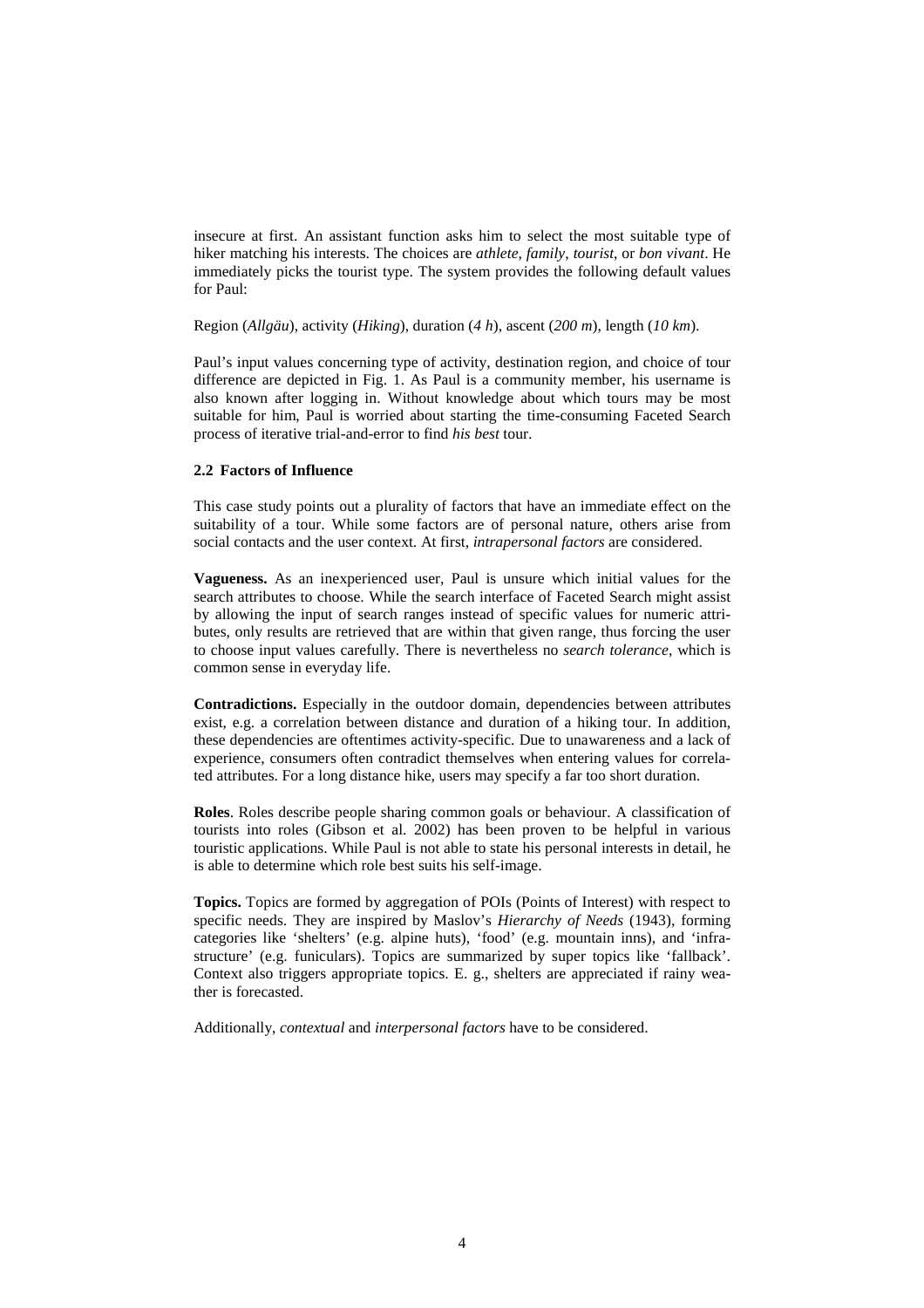**Incompleteness.** Outdoor activity platforms depend on providers for services and information. The delivered data may have the deficiency of *incompleteness*. Every search approach has to tackle incompleteness in a consistent and correct manner. Even the concept of 'Context' needs the handling of only partial knowledge, when sensors fail or a web service is unreachable in outdoor scenarios.

**Context.** Mountain weather is known for its unexpected changes. Suddenly, hiking tourists may be surprised by heavy rain or strong winds. For a better support of hikers with regard to current weather conditions, a context-aware component is needed to automatically anticipate weather changes in the near future.

**Social Networks.** Finally, Paul's first impulse to choose the Allgäu region was influenced by recommendations of his friends. The *social network* of a person gives valuable hints which tours should be preferred. As a person knows the performance of a peer-group of friends, users may just rely on the estimations of their peer-group.

## **2.3 Derived Objectives**

Objectives can be derived from the presented influencing factors to tackle the challenges of search processes in general and the outdoor domain in particular.

Vagueness and contradictions as well as incompleteness are leading to *information flooding* or *empty results*. Thus, a paradigm change from perfect matches to best matching objects has to take place. A system retrieving the best matches for a given search query facilitates the search process by disburdening the user of repeated parameter changes. The search techniques presented so far do not allow for such a *Best-Matches-Only* query model. Topics as an aggregation of POIs are the foundation for roles, which provide default values for the search mask and guide the composition of preferences. They are associated with tours so that suitable tours are retrieved and should thus be included in the search process to facilitate the expression of personal preferences. Besides role membership, other context parameters are significant aspects in the search process, thus context-aware preferences should adapt to the current situation. A *situation model* is needed to handle discrete situations, to abstract the information content from sensors and to trigger all relevant preferences. Theoretical aspects behind our situation model and its context-adaptive approach are handled in the paper 'Preference SQL and its Query Composition for Context-adaptive Recommender Systems' which has been submitted for publication elsewhere. In mobile outdoor scenarios, partial information also needs to be handled. Besides the classical search functionality, the outdoor activity portal also hosts a social network service for outdoor enthusiasts. A personalized search should benefit from retrieved 'friendship' relations and should include recommendations of friends.

Summarizing the objectives, 'perfect hits' are rarely achieved at first trial, leading to a trial-and-error task for the frustrated user. Instead of absolute values for tour attributes, users think in qualitative terms like 'better', 'worse', 'equal', and 'incomparable' to express the suitability of outdoor tours. A 'best-matching objects' approach overcomes the effects of previously presented search techniques, taking intrapersonal and interpersonal factors as well as the user situation into account.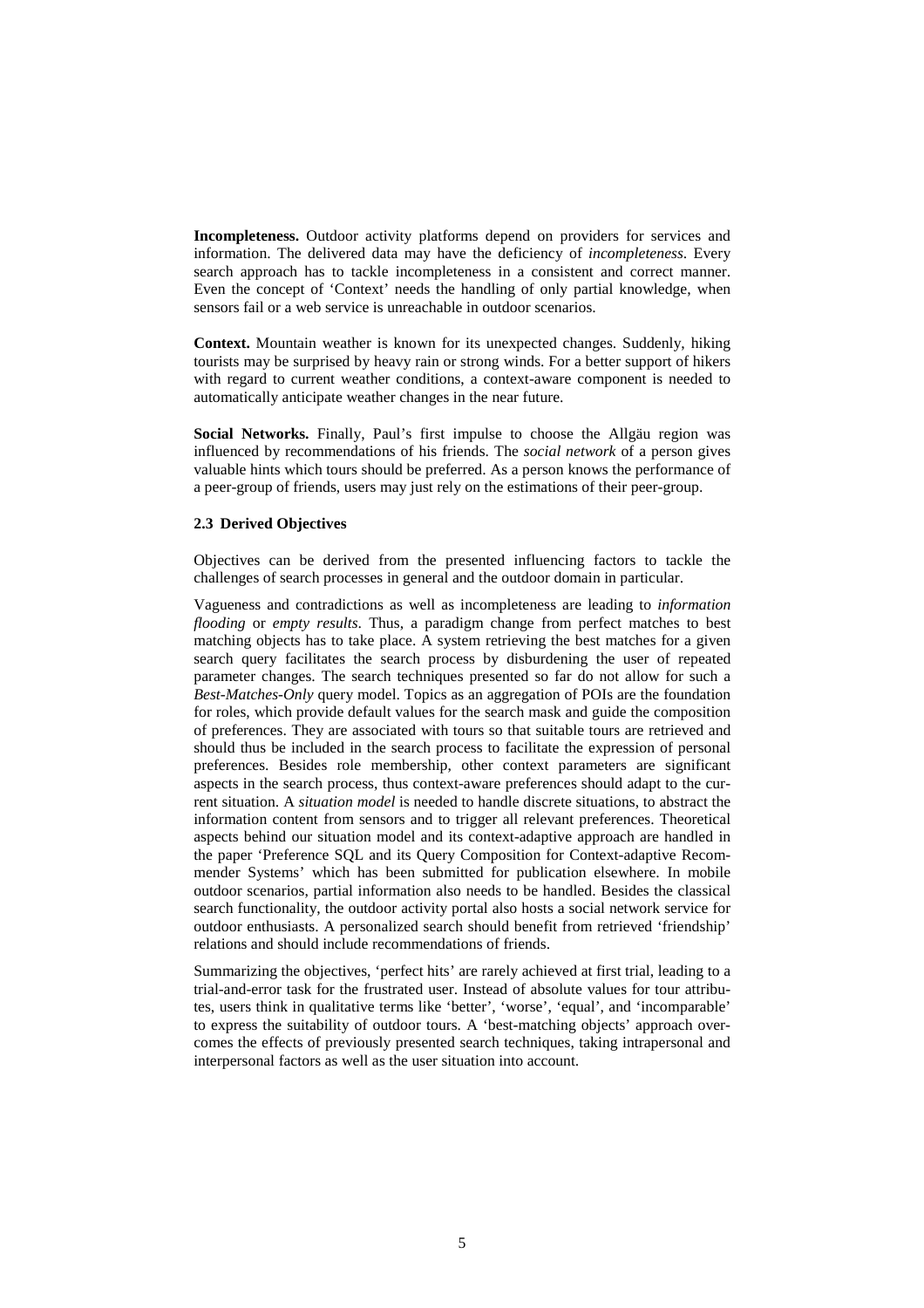## **3 Preference Search**

Discussing different opportunities, people use sentences like '*I prefer y over x*' considering a set of attributes A. 'y' and 'x' are representing values of the domains of A. Formally, Strict *Partial Orders* as a means to express this behaviour are the foundation of Preference Algebras by Kießling (2002) and Chomicki (2003).

Since preferences are defined over sets, Preference Algebra is an extension of Relational Algebra. Thus, Preference SQL (Kießling et al. 2002) expands standard SQL-92 by Preferences.

Users now gain expressiveness by formulating

- Hard constraints with their 'Perfect Hits' semantics,
- Soft constraints with their 'Best-Matches-Only' semantics.

For a broader perspective on preference research, see Stefanidis et al. in 2011. In the following, the 'Best-Matches-Only' model guarantees optimality with respect to the corresponding preference. The syntax of Preference SQL fragments is not explained in detail here (see Kießling et al. 2011).

#### **3.1 Best-Matching-Only Query Model**

The Preference-Based Search relies on the 'Best-Matches-Only' query model, which guarantees that the result only contains the best matching objects with regard to the corresponding preference. This convenient and goal-driven declarative semantics is formally formulated as follows:

$$
\sigma[P](R) := \{ t \in R \mid \neg \exists v \in R : t[A] <_{P} v[A] \} \tag{1}
$$

This formula defines the *preference selection* for a relation *R* with respect to a preference *P*. As a result, perfect matches of *R* with respect to attributes *A* are returned if such tuples exist and best matching objects otherwise, but nothing worse.

#### **3.2 Base Preferences**

Base preferences are defined on numeric or categorical domains:

**Categorical Preferences.** For categorical attributes only discrete values of an attribute domain are allowed. For instance, in the case of traffic lights only the values 'red', 'yellow', and 'green' are defined for the attribute 'colour'.

Now let us continue our running example: Paul's children are visiting. Thus, Paul also checks the box for 'family' as shown in Fig. 1. The system configuration defines that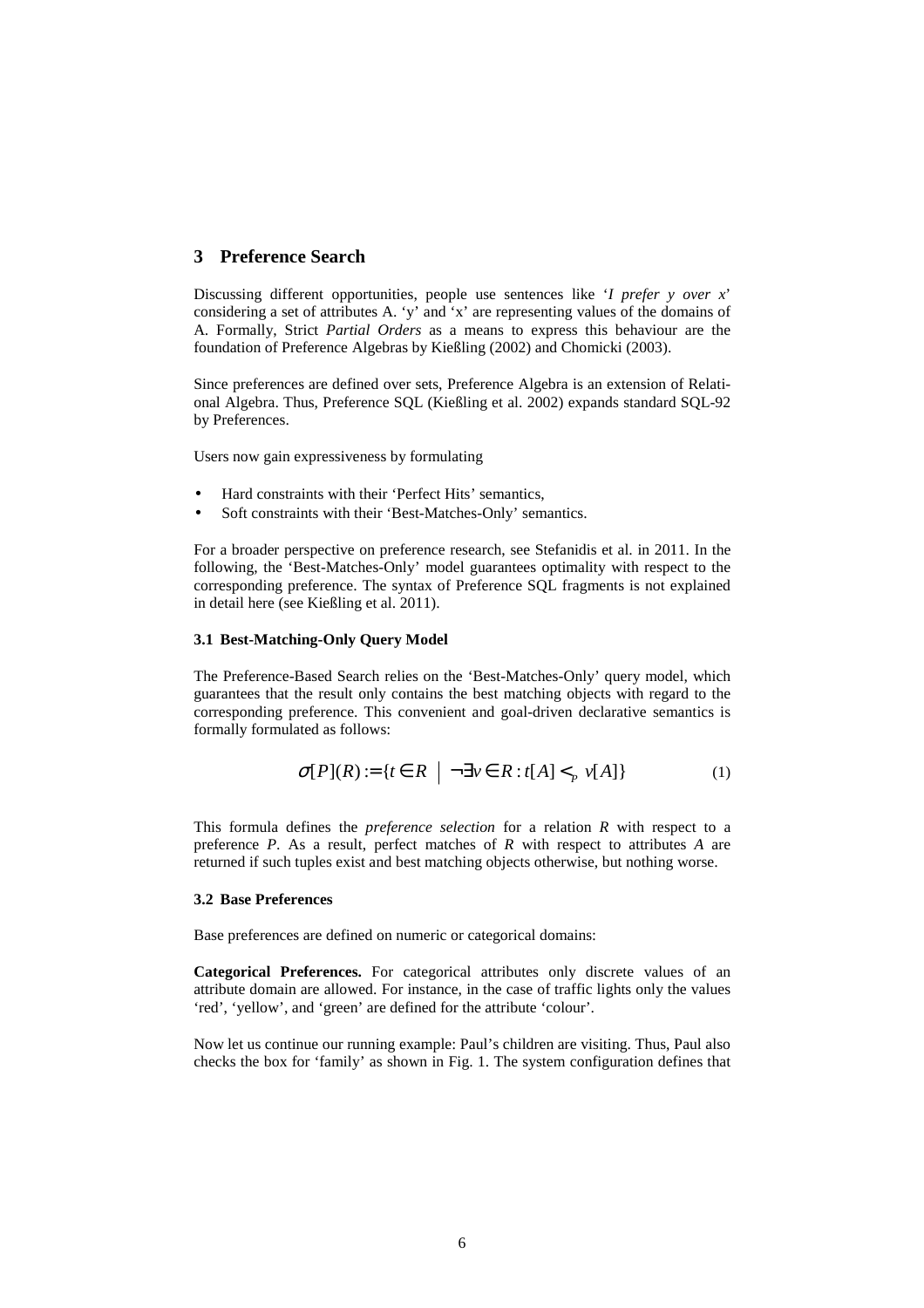children like pizzerias and fast food better than inns or even hotels. Thus, Paul expects a tour that matches his preferences and that has associated POIs fulfilling these additional food requirements.

Using Preference SQL, the above-mentioned example is easily expressed by the 'LAYERED' preference:

 $P_{\text{Child}}(\text{food}) := \text{food LAYERED}$  (('pizzeria', 'fast food'), ('inn'), ('hotel')) [#14]

[# number] is used later on to reference preferences defined here. The statement specifies four layers. The best three layers are populated as mentioned above. The worst layer is automatically added and contains all other values of 'food'.

Having the choice between 'easy', 'normal', and 'hard', Paul prefers easy tours. This preference is modelled by the 'POS' preference, syntactically written as 'IN', which is a specialization of the 'LAYERED' preference.

$$
P_{\text{Child}}(\text{difficulty}) := \text{difficulty IN } (\text{`easy'})
$$
 [#13]

**Numerical Preferences.** Continuing our running example, Paul's further preferences for a suitable tour are concerning numerical attributes as 'length', 'duration', and 'ascent'. By common sense, the input of numerical search parameters should account for a certain degree of tolerance. This deviation is defined by the 'd-parameter'. Without this parameter, attribute values are strictly evaluated according to their deviation from the perfect match. With the parameter, in contrast, values within a deviation of *d* are considered as equally acceptable. Thus search parameters are implicitly widened by intervals expressed by the 'BETWEEN' preference.

Paul likes tours with a length of about 10 kilometres, or tours with a duration of about 4 hours, as well as tours with a total ascent of about 200 metres. Regarding deviations from his preferences, a ten-percent rule of thumb associated to his role of 'tourist' is acceptable. The stated interval preferences are expressed by 'BETWEEN', taking the lower and upper bound of the preferred interval as well as the d-parameter as arguments. Thus, his preferences are modelled as follows:

| $P_{Paul}$ (length) | $:=$ length BETWEEN 9, 11, 1                            | [#10]   |
|---------------------|---------------------------------------------------------|---------|
|                     | $P_{Paul} (duration)$ := duration BETWEEN 3.6, 4.4, 0.4 | [#11]   |
| $P_{Paul}$ (ascent) | $\epsilon$ = ascent BETWEEN 180, 220, 20                | $[412]$ |

Since each type of user has its own view of requirements and wishes, it is useful to count interesting POIs of a tour like points with regard to the target group. Higher values indicate higher convenience. The 'MORE THAN' preference is a sub-preference of 'BETWEEN' that replaces the upper limit by positive infinity. Classified as tourist, Paul gets the following preference:

$$
P_{Tourist}(tourist) := tourist MORE THAN 50, 10
$$
 [#20]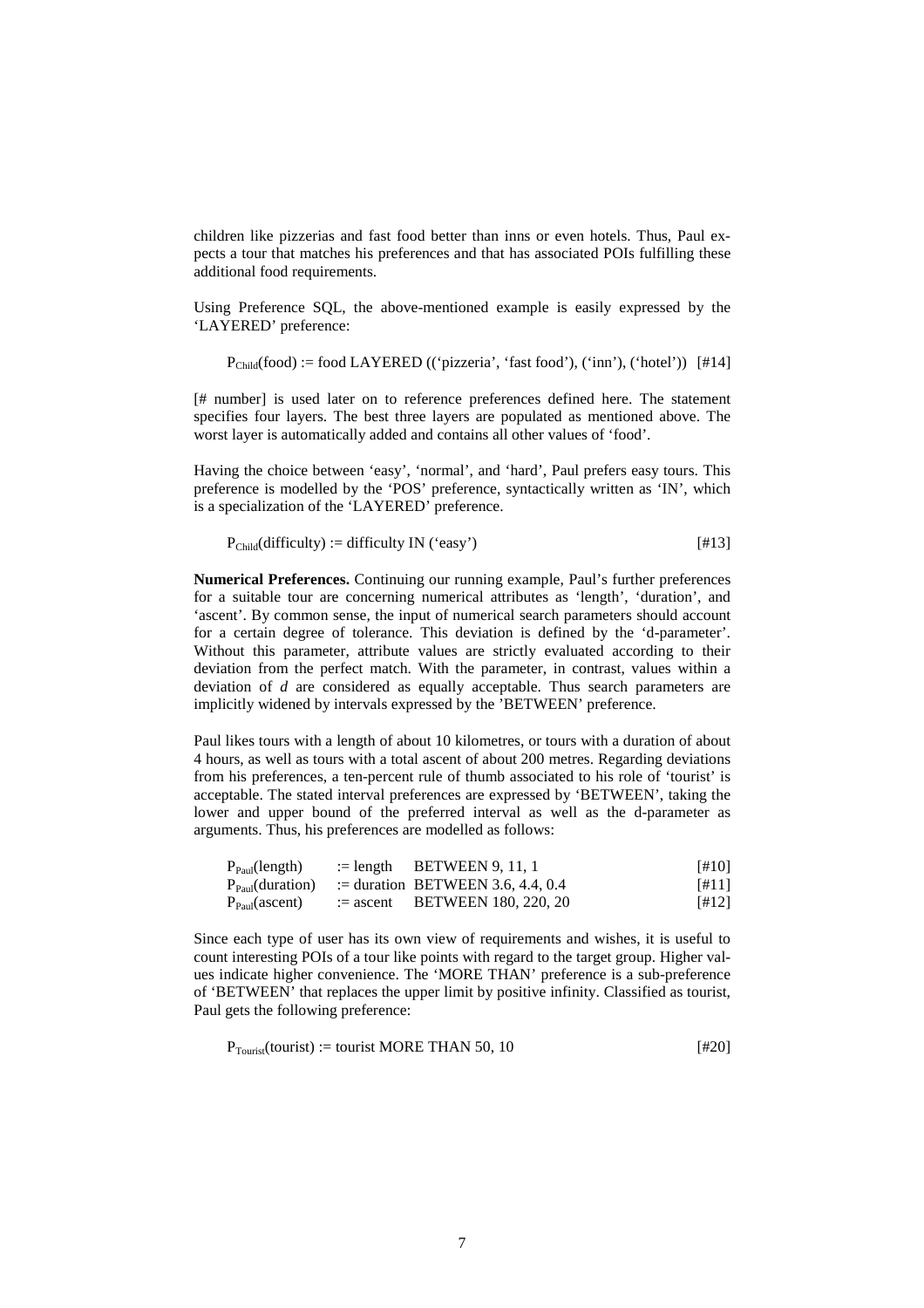The lower limit is 50 and the minimum may be zero. Thus, all values above 50 are perfect hits. The d-parameter of 10 specifies six layers.

### **3.3 Complex Preferences**

As in everyday life, the quality of results depends on more than one attribute. Remember Paul's attributes: length, duration, and ascent. There exist two qualitative complex preferences to define preferences over several attributes:

- Attributes, which are *more important than* others, are combined by a *Prioritization* preference (syntactically expressed by 'PRIOR TO').
- Attributes, which are *of equal importance*, are combined by a *Pareto* preference (syntactically expressed by 'AND').

**Prioritized Preferences**. If an attribute A is more important than B, then A is considered first and B is only decisive if tuples are equal according to A. Thus, the optimization method of prioritization implements cascaded soft filters. Maslov's *Hierarchy of Needs* (1943) gives suitable cues for arranging the preferences. For Paul, the length of a tour is more important than its ascent:

|        | $P_{Paul}$ (length) <i>PRIOR TO</i> $P_{Paul}$ (ascent) := |          |       |
|--------|------------------------------------------------------------|----------|-------|
| length | <b>BETWEEN 9.11.1</b>                                      | PRIOR TO | [#10] |
| ascent | <b>BETWEEN 180, 220, 20</b>                                |          | [#12] |

**Pareto Preferences**. If attributes are equally important, the Pareto preference is used. Pareto states that only those tours are better than others, if at least one of its attributes is better and all other attributes are not worse at the same time. For Paul, the length and duration of a tour are of equal importance:

| $P_{Paul}$ (length) <i>AND</i> $P_{Paul}$ (duration) := |     |       |
|---------------------------------------------------------|-----|-------|
| length BETWEEN $9, 11, 1$                               | AND | [#10] |
| duration BETWEEN 3.6, 4.4, $0.4$                        |     | [#11] |

The result of a Pareto preference is also known as 'Pareto frontier'. In 1975 Kung et al. examined the calculation of the Pareto frontier by finding the maxima of a set of vectors. Thus, the calculation of a Pareto preference belongs to the field of *Multi-Objective Optimization*. If there are no best matches according to both attributes, compromises are offered, also for the case of contradicting preferences.

Finally, Paul expresses that his whole length and duration preference is more important than the ascent preference:

 $(P_{Paul}(\text{length}) \text{ AND } P_{Paul}(\text{duration})) \text{ PRIOR TO } P_{Paul}(\text{assert})$  [#10-12]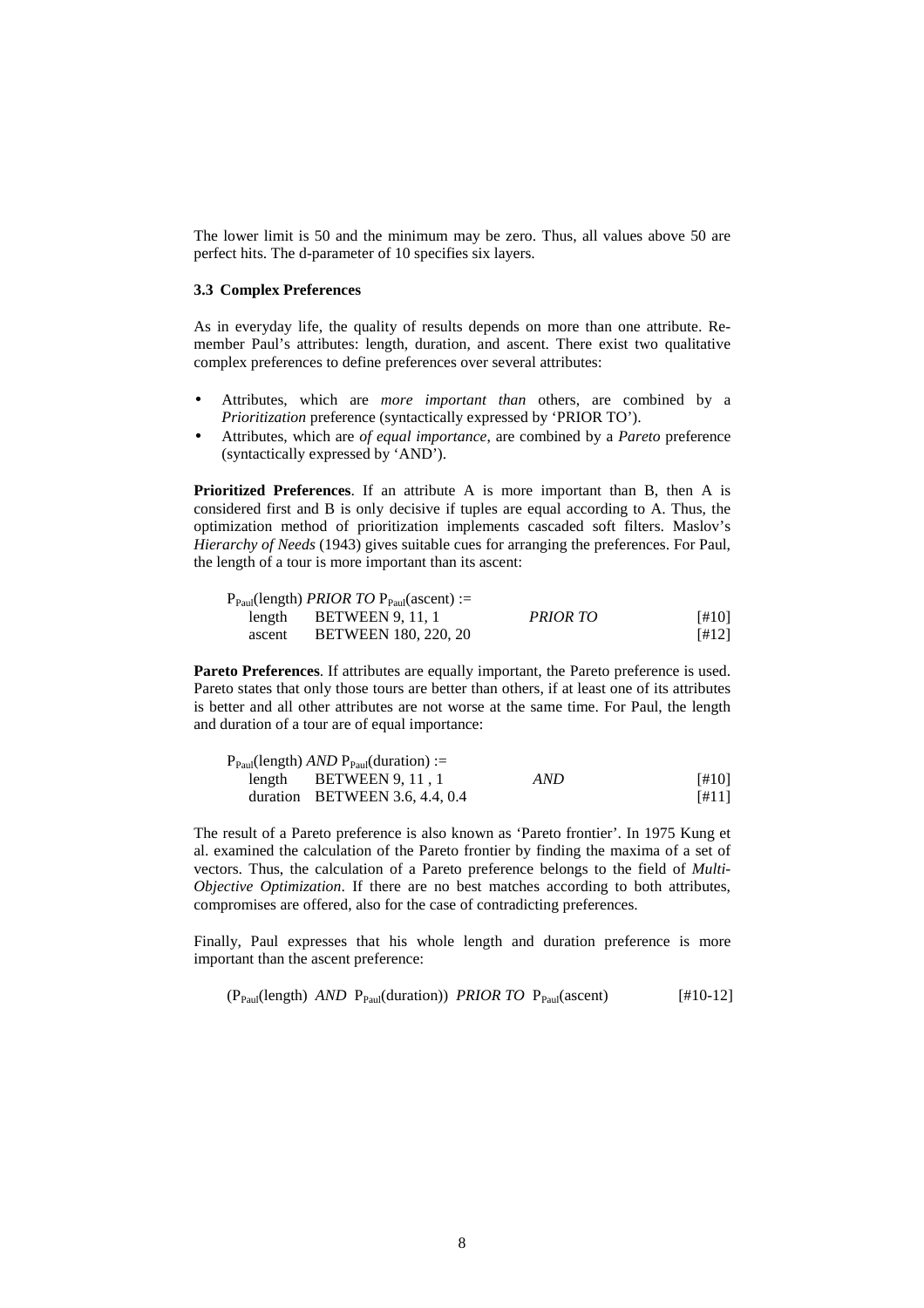## **4 Preference Search Evaluation**

Referring to our running example, the advantages of Preference Search are now discussed.

## **4.1 Preference SQL Query Composition**

For evaluation purposes, basically the same search mask as for Faceted Search (see Fig. 1) including the 3 attributes of length, ascent and duration is used as depicted in Fig. 2.



 **Fig. 2.** Annotated Search Mask of Preference Search

After a user has filled the search form and hits the search button, the Preference SQL query composition is started as outlined in Fig. 3.



 **Fig. 3.** Preference query composition

The Preference SQL query composition gets its input from the user's search mask and sensor input such as the current GPS position or weather data of the target region as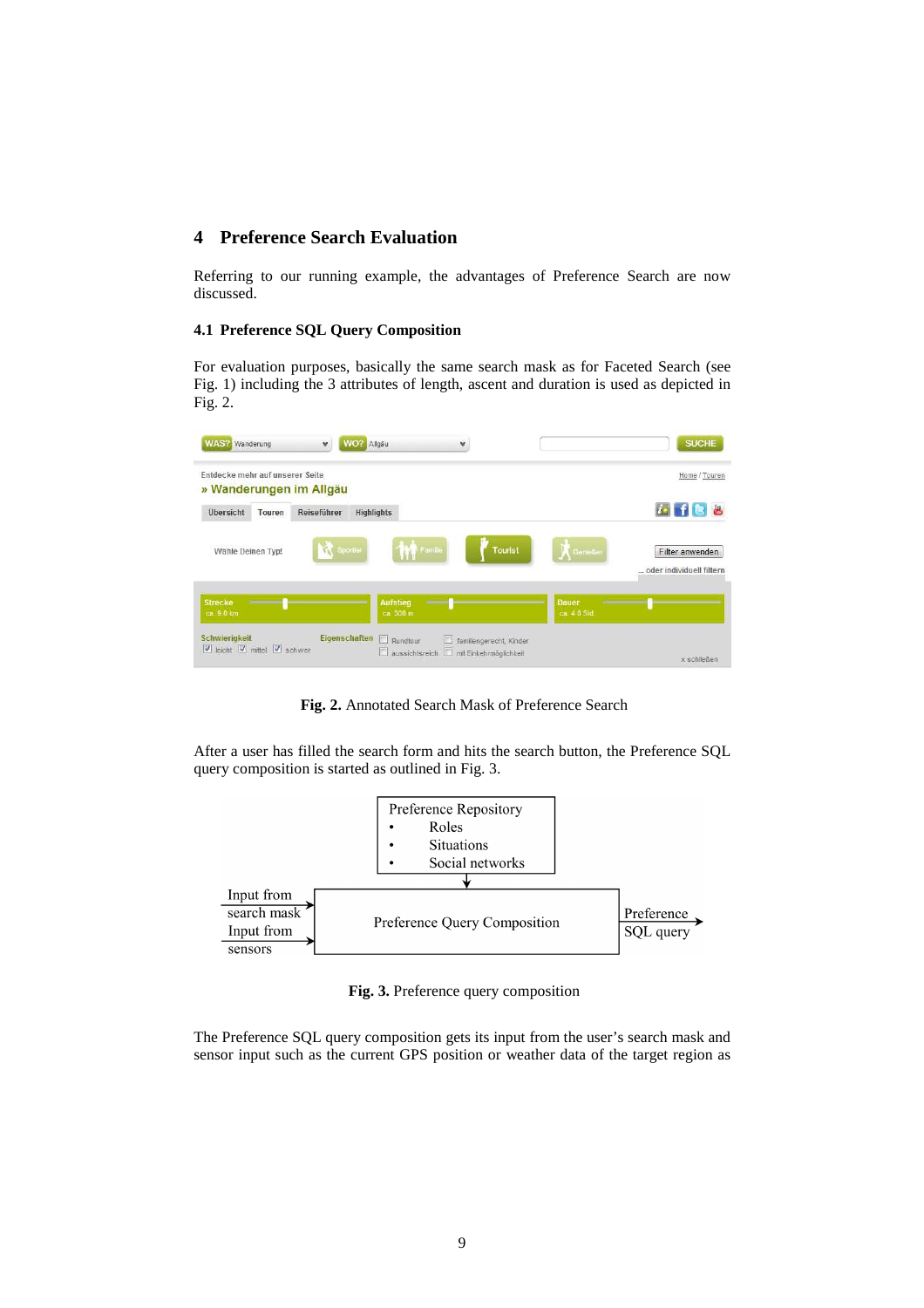retrieved via the YAHOO Weather API. The composition further processes the context models of 'Roles', 'Situations', and 'Social Networks', which are stored in the 'Preference Repository' (Holland et al. 2004). User profiles of the outdooractive community that are in addition linked to Facebook accounts are acting as data source to determine friendship relations and tour rating of fellow community members.

Thus, directly stated user preferences are combined with context-aware preferences to formulate a *single Preference SQL statement*. The generated statement for Paul's use case is shown in Fig. 4.

| #1  | SELECT tour.pid |                                                                    |
|-----|-----------------|--------------------------------------------------------------------|
| #2  | FROM            | oa_tour tour, gs_georegion g, ua_annotation a,                     |
| #3  |                 | um_user u, ua_friend f                                             |
| #4  | WHERE           | $(tour.pid = g.pid AND g.name = 'Allgäu') AND$                     |
| #5  |                 | $(tour.pid = a.pid) AND$                                           |
| #6  |                 | (tour.activity IN ('hiking trail, 'pilgrim track',                 |
| #7  |                 | 'city trail', 'via ferrata')) AND                                  |
| #8  |                 | $(u.name = 'Paul' AND u.pid = f.pid)$                              |
| #9  | PREFERRING      |                                                                    |
| #10 |                 | $($ ( $($ (tour.length BETWEEN 9, 11, 1) AND                       |
| #11 |                 | $(tour.duration BETWEEN 3.6, 4.4, 0.4))$                           |
| #12 |                 | PRIOR TO (tour.ascent BETWEEN 180, 220, 20)) AND                   |
| #13 |                 | ((tour.difficulty IN ('easy')) AND                                 |
| #14 |                 | (a.food LAYERED (('pizzeria', 'fast food'), ('inn'), ('hotel'))))) |
| #15 |                 | <b>PRIOR TO</b>                                                    |
| #16 |                 | $($ (a.fallback MORE THAN 50, 5) <i>PRIOR TO</i>                   |
| #17 |                 | (tour.altitude_max LESS THAN 2000, 200) PRIOR TO                   |
| #18 |                 | (tour.activity IN ('city trail') NOT IN ('via ferrata')))          |
| #19 |                 | <b>PRIOR TO</b>                                                    |
| #20 |                 | ((a.tourist MORE THAN 50, 10) PRIOR TO                             |
| #21 |                 | ((tour.altitude_min MORE THAN 507, 200) AND                        |
| #22 |                 | $(tour. altitude_max LESS THAN 2174, 200))$                        |
| #23 |                 | <b>ORDER BY f.recommendation DESC;</b>                             |

**Fig. 4.** Preference SQL statement for the running example

All information of Paul's use case is stored in the database relations of tours, regions, annotations, users, and friends [#2-3]. The WHERE-Clause defines hard constraints for the region [#4] by selecting all tours located in 'Allgäu', kind of activity [#6-7], and his social network [#8] by selecting all friendship relations for his user. The preference query composition uses Paul's input [#10-14], his role [#20], his roledependent preference for an altitude range leading to a convenient temperature [#21- 22], his social ties [#23], and additional weather-dependent preferences [#16-18]. The [# number] markers are referring to preferences defined in previous sections.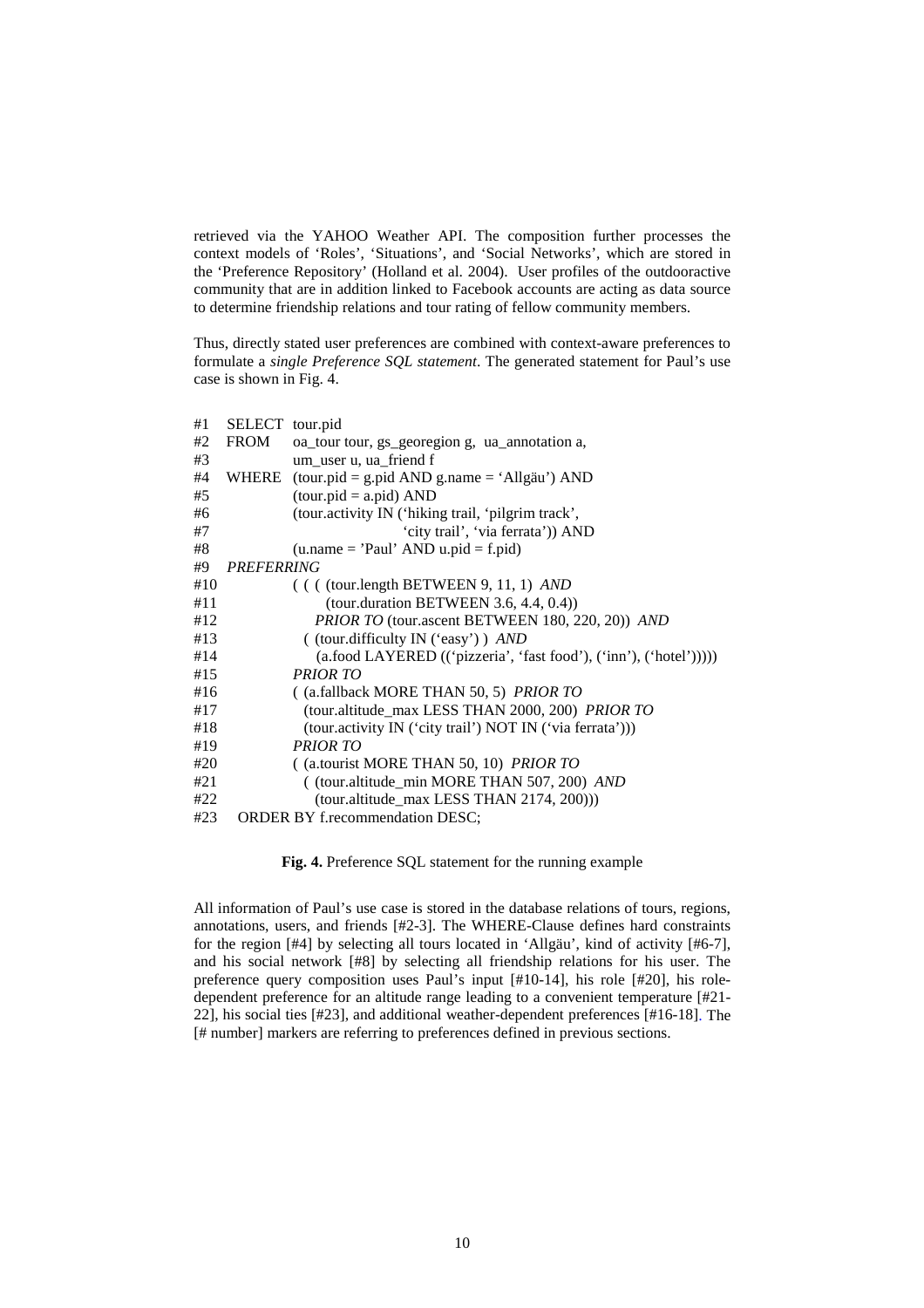Note that 'AND' in the WHERE-clause denotes Boolean conjunction whereas '*AND*' in the PREFERRING-clause stands for the complex Pareto preference.

The Preference SQL middleware between database and application is also responsible for complex preference optimization techniques and evaluation algorithms (for details see Kießling et al. 2011).

## **4.2 Sample Search Session**

A typical Preference Search user session proceeds as follows:

- (1) Filling out the search mask (see Fig. 2).
- (2) Hitting the search button, triggering Preference SQL query composition, Preference SQL optimization, and evaluation, afterwards search result display at the client (which may be a smartphone).
- (3) Inspecting the displayed search results.

Regarding Paul's use case, step (2) needs around four seconds, returning 5 tour recommendations out of 1889 initial tours matching the hard search conditions for 'hiking' and 'Allgäu'. Thus in step (3) Paul can see at one single glance all tours which are optimal with regard to his input (1) and the automatically available context information. The retrieved tours are no perfect hits (which usually happens), but best available alternative compromises.

In comparison, a typical Faceted Search user session proceeds like this:

- (1) Filling out the search mask iteratively (see Fig. 1). All involved attributes have to be filled out one after the other at the user's trial-and-error choice. After each step an intermediate search result is retrieved and displayed. If at some point an empty result pops up, the user has to retrace and start over with different input choices.
- (2) After all involved attributes are set the user can examine the quality of the displayed search result.
- (3) Then two typical cases can arise:
	- a. In case of an empty search result, the whole procedure has to be repeated.
	- b. Otherwise, if the user finds some satisfactory results, the session ends. Apart from that, the whole procedure has to be repeated again.

Regarding Paul's use case, the duration of step (1) can vary substantially depending on his choices. Instead of seconds it might last for many minutes. Note, that not only Paul's patience is challenged by this system behavior, but also lots of additional system communication overhead is generated which is especially critical in a mobile environment. Depending on Paul's choices, step (3) can be reached with different outcomes. As a typical example we observed one case for which 209 tours were deliver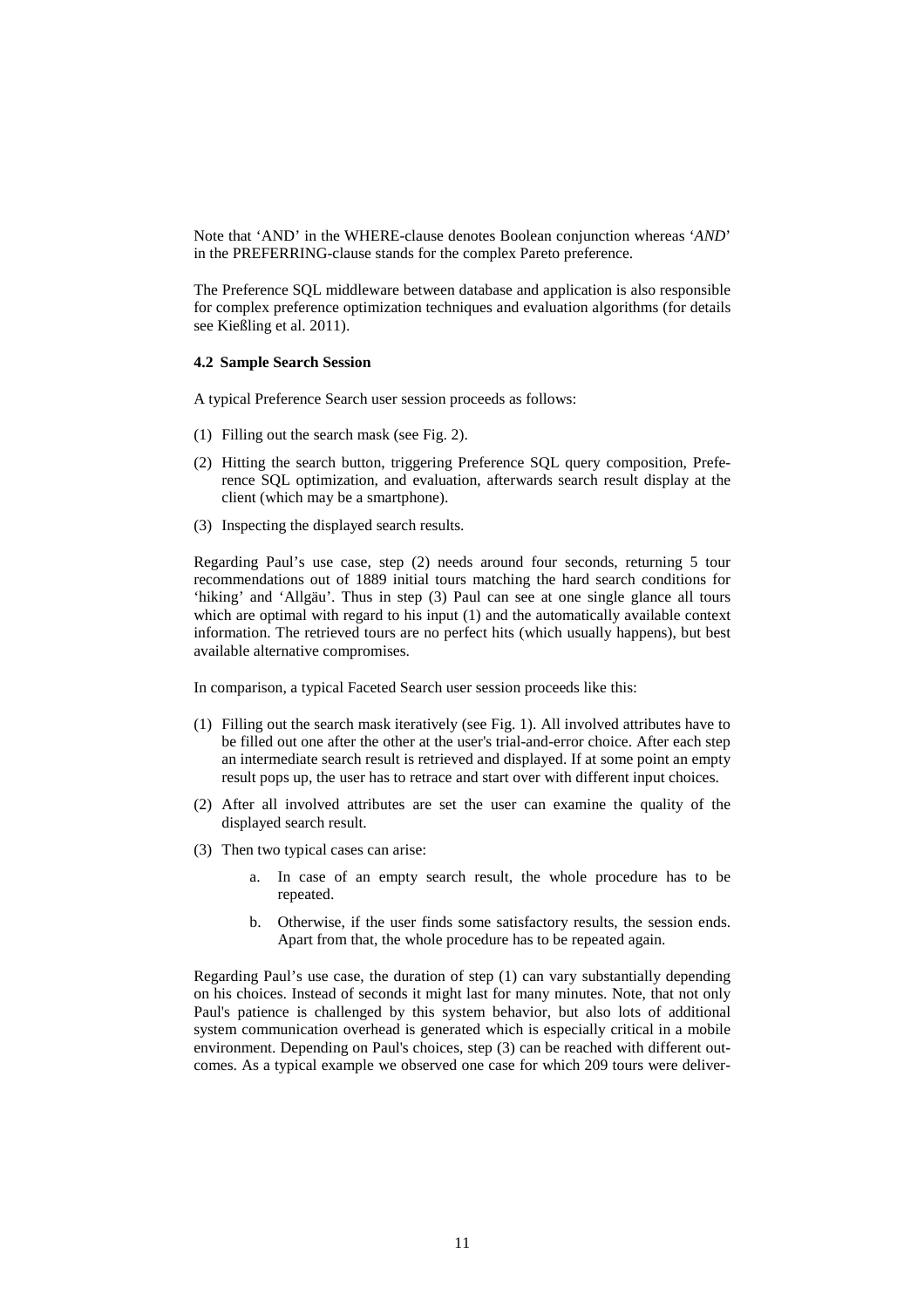ed. Also typical for nowadays usage of search engines, Paul probably only looks at the first result screen. If so, he would be very unfortunate then. As it turns out here, from the 5 tours known to be optimal from Preference Search only one tour is found in the result of Faceted Search with rank number 6 on the 2nd result screen. The other 4 best matching tours are not included in those 209 returned tours.

In a nutshell, Preference Search offers a one-step search interface to the user, retrieving results very efficiently and with a guarantee of finding all best matches. This clearly contrasts to Faceted Search, being a multi-step procedure with no guarantees about the optimality of search results. The discrepancy gets even more striking when using mobile smartphone clients. Needless to mention, Faceted Search becomes even more impractical and cumbersome for higher attribute dimensionality.

## **5 Benchmark**

A benchmark of typical use cases has been defined in order to compare the outcomes of Faceted Search with those of Preference Search implemented by the 'outdooractive.com' outdoor activity platform. For details of the use cases see appendix B.

#### **5.1 Test Configuration**

Due to the cooperation with Alpstein Tourismus GmbH  $\&$  Co. KG, three configurations are possible running the benchmark (see also Fig. 5).

- (TC1) outdooractive.com portal in operation implementing Faceted Search
- (TC2) testing.outdooractive.com/de/ portal for testing Faceted Search
- (TC3) approval.outdooractive.com/de/tours.recommender.jsp portal for testing Preference Search

The optimal combination would have been to run the benchmark in TC2 and TC3 test configuration. Nevertheless the low availability of TC2 urged that the characteristics of Faceted Search are measured in TC1 test configuration, whereas the characteristics of Preference Search are measured in TC3 test configuration.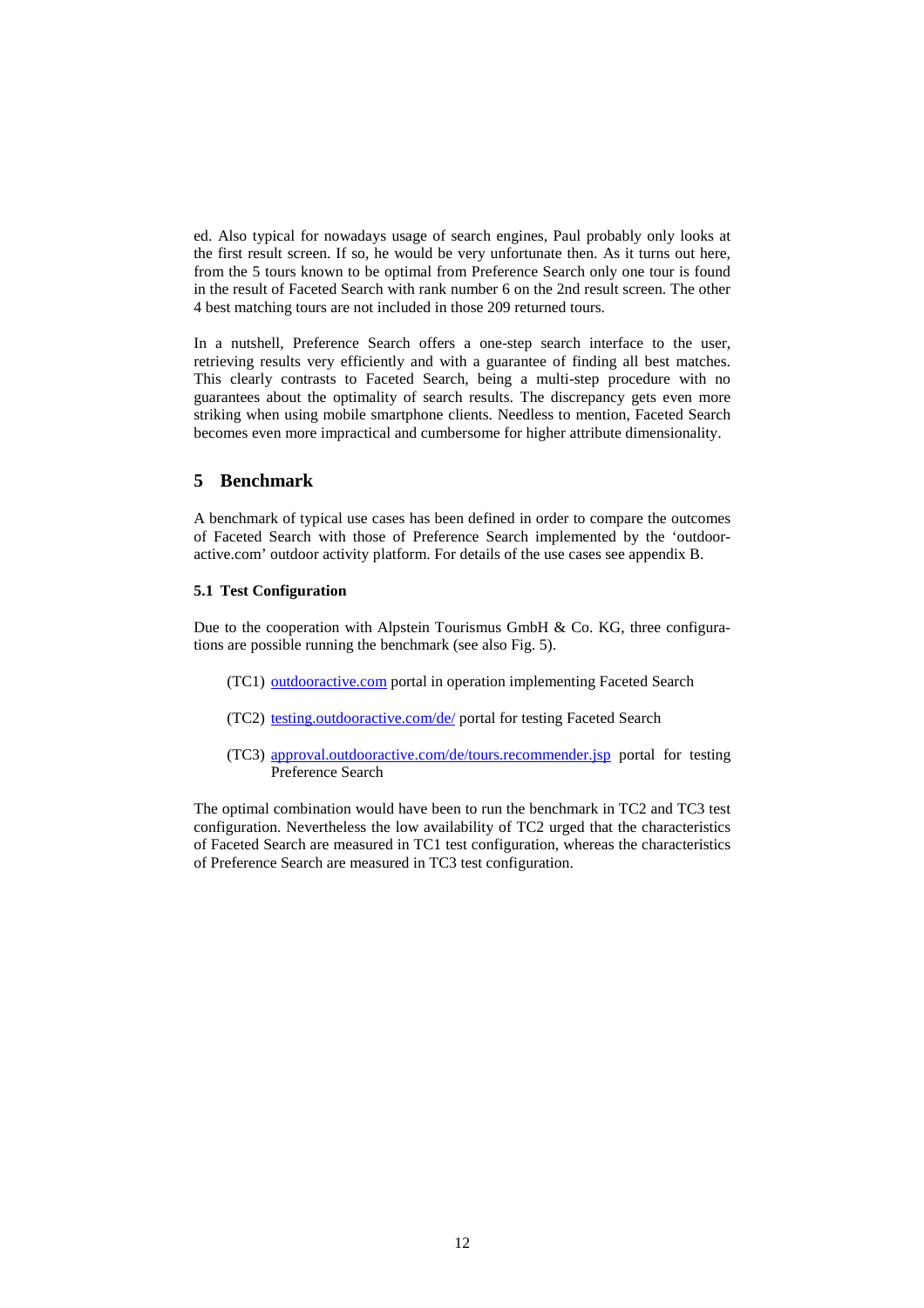For better understanding, the test infrastructure is outlined as follows.



**Fig. 5.** Test Configuration

Yellow frontend components are hosted by Alpstein Tourismus GmbH & Co. KG and offer identical or similar human machine interfaces (HMI).

Blue middleware and backend components are hosted by Alpstein Tourismus GmbH & Co. KG and implement an application server as well as two different databases for tours. One is used for day-to-day business (DB in operation), whereas the other is used for testing and improving the current state (DB for testing). PostgreSQL 9.0.3 is running on both databases.

Green middleware components are hosted by the University of Augsburg. A SOAP web service as part of a web server is used for decoupling the HMI from the Preference SQL middleware. The web server communicates via RMI to the Preference SQL server hosting the preference query composition and the Preference SQL optimization. The Preference SQL server accesses to the test database of Alpstein Tourismus GmbH & Co. KG. The data is tunnelled by a SSH server for security. Only those tours are delivered to the HMI that fulfil the BMO criterion.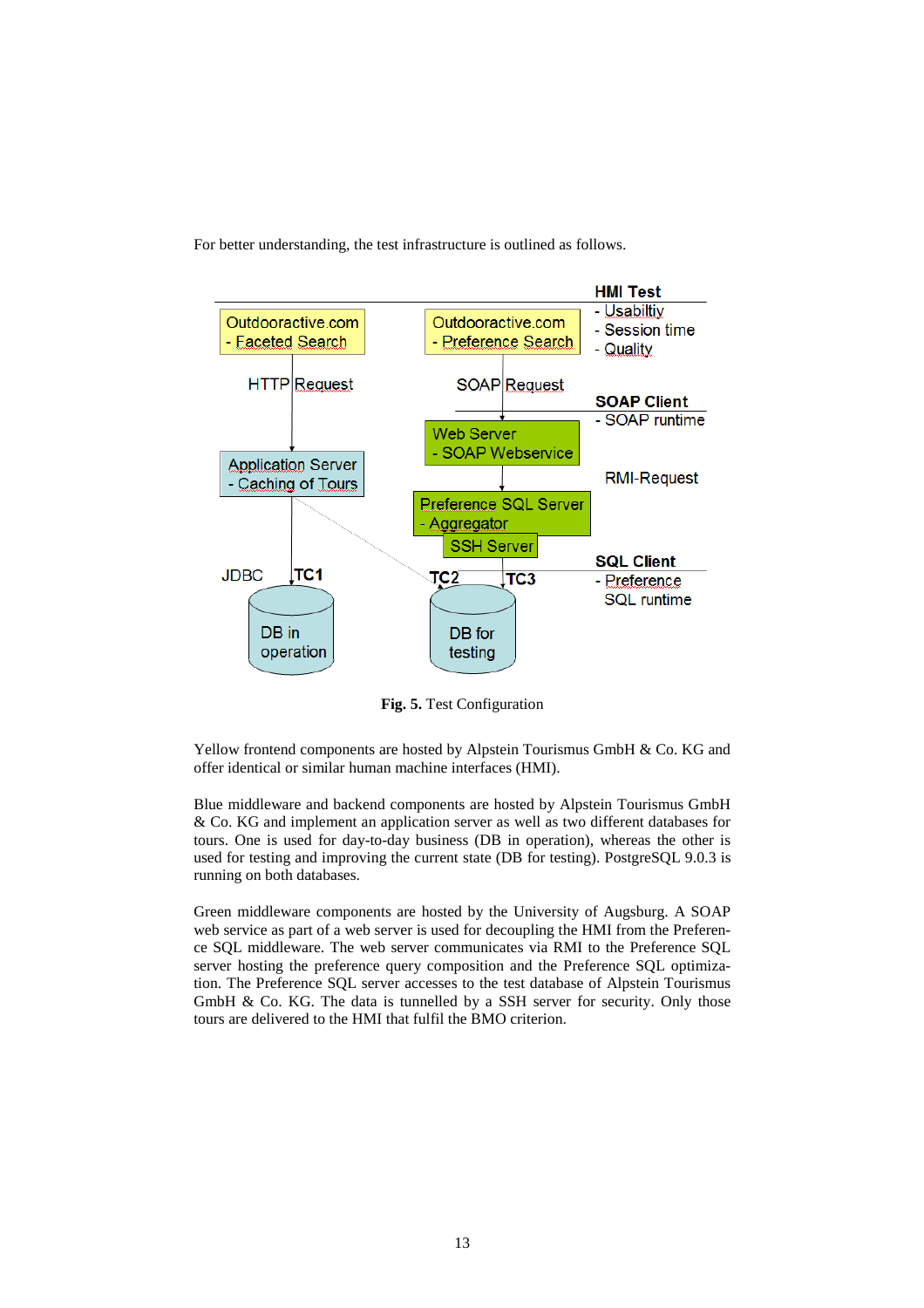## **5.2 Criteria**

In order to evaluate the benchmark, following criteria are defined and measured:

- (1) Technical criteria (see appendix C)
	- a. Runtime of Preference SQL queries
	- b. Runtime of SOAP requests
- (2) User acceptance testing (see appendix D, E, and F)
	- a. Session time of test subjects
	- b. Behaviour: success, abort, iteration
	- c. Comment of test subjects
- (3) Quality assessment (see appendix H)

Observations of the supervisors are gathered in appendix G.

### **5.3 Summary**

The evaluation of the benchmark comparing Preference Search to Faceted Search is providing following results.

- (1) The Preference SQL run time never exceeded 5 seconds.
- (2) The session time of Preference Search was always shorter as the session time of Faceted Search.
- (3) The test subjects expect 'larger' result sets executing Preference Search, even if they may contain tours which are not belonging to the BMO-set.
- (4) Empty results are still present in Preference Search due to hard, above all geographical restrictions.
- (5) The flooding effect was never noticed executing Preference Search. The result set mostly consists of 1 to 7 tours.
- (6) The average quality of the result set of Preference Search was rated as 1.6 points by domain experts.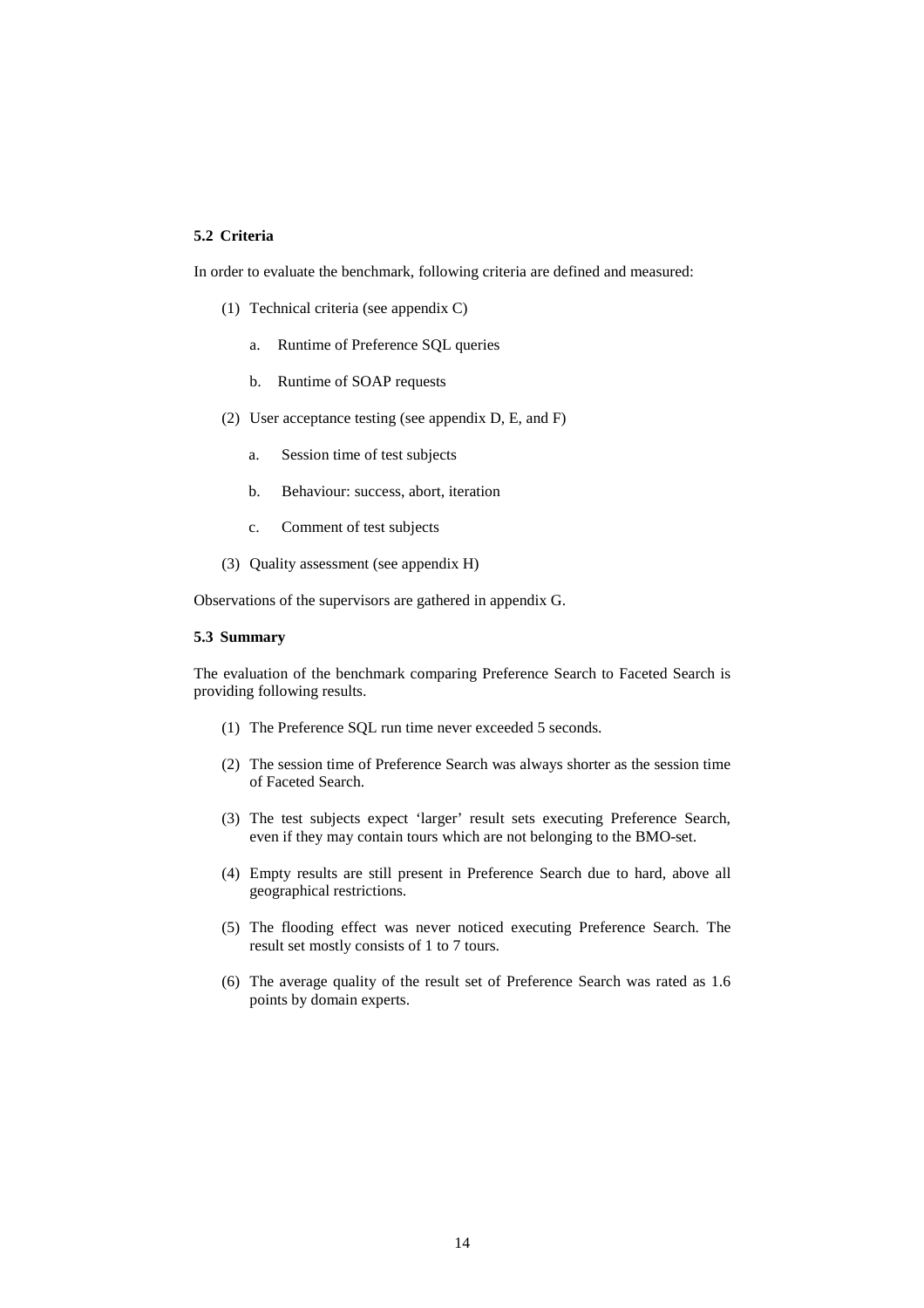## **6 Conclusion and Outlook**

We have demonstrated the power of the Preference Search paradigm for a sample tourism application for outdoor activities. Preference Search implemented by means of Preference SQL distinguishes itself from competitor search methods by several advantages. Personal user preferences can be intuitively expressed using a variety of powerful preference constructors. Preference information can be directly entered into the search mask by the user, or can be derived from pre-defined user roles, as well as extracted from social networks. Context-awareness and adaptation can be achieved dynamically by flexible query composition. Instead of lengthy and tedious query sessions with sub-optimal query results, Preference Search is a one-step search action: The automatically composed single complex Preference SQL query returns exactly those items that match the user's expectation best possible under the given context. Thus it can achieve a much higher user satisfaction compared to other popular approaches like Faceted/Parametric Search. This effect becomes even stronger in mobile environments, with search requests via smartphone, or in high-dimensional multiattribute search domains. The evaluation results are generated by a systematic benchmark, using real life commercial data and incorporating human domain experts for outdoor activities. Theoretical aspects behind our situation model and context-adaption approach, as well as novel geo-preferences for location-based services are beyond the scope of this report. More details of geo-preferences are available in Wenzel et al. (2012). Details of the situation model and the context-adaption have been submitted for publication elsewhere, pending notification.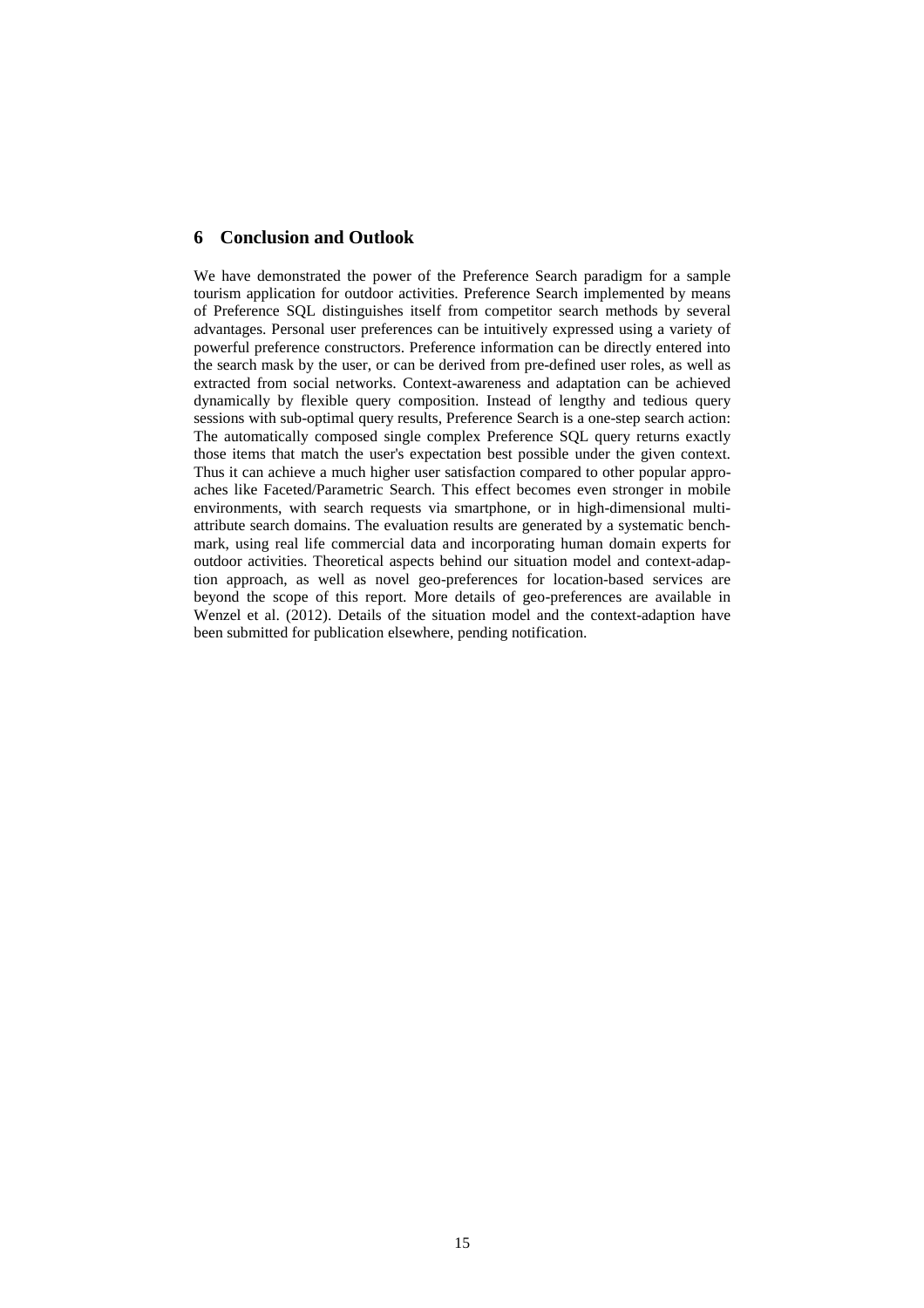## **References**

- Chomicki, J. (2003). Preference Formulas in Relational Queries. *ACM Transactions on Database Systems* 28: 427-66.
- Feris, R. & Siddiquie, B. & Zhai, Y. & Petterson, J. & Brown, L. & Pankanti, S. (2011). Attribute-based vehicle Search in crowded surveillance videos. *Proceedings of the 1st ACM International Conference on Multimedia Retrieval* Article No.: 18.
- Fox, E. A. (1999). The Digital Libraries Initiative Update and Discussion. *Bulletin of the American Society of Information Science* 26(1): 7-11.
- Gibson, H. & Yiannakis, A. (2002). Tourist roles: Needs and the Lifecourse. *Annuals of Tourism Research* 29(2): 358-383.
- Holland, S. & Kießling, W. (2004). Situated Preferences and Preference Repositories for Personalized Database Applications. *Proceedings of the 23rd International Conference on Conceptual Modeling*: 511-23.
- Hutchinson, H. B. (2003). Children's interface design for hierarchical search and browse. *ACM SIGCAPH Computers and the Physically Handicapped* 75: 11-12.
- Kießling, W. (2002). Foundations of Preferences in Database Systems. *Proceedings of the 28th International Conference on Very Large Data Bases*: 311-22.
- Kießling, W. & Köstler, G. (2002). Preference SQL Design, Implementation, Experiences. *Proceedings of the 28th International Conference on Very Large Data Bases*: 990-1001.
- Kießling, W. & Endres, M. & Wenzel, F. (2011). The Preference SQL System An Overview. *Bulletin of the Technical Committee on Data Engineering* 34(2): 12-19.
- Kung, H. T. & Luccio, F. & Preparata, F. P. (1975). On Finding the Maxima of a Set of Vectors. *Journal of the ACM* 22(4): 469-76.
- Maslov, A. (1943). A Theory of Human Motivation. *Psychological Review* 50(4): 370-96.
- Sacco, G. M. & Tzitzikas, Y. (2009). *Dynamic Taxonomies and Faceted Search*. Heidelberg New York: Springer.
- Stefanidis, K. & Koutrika, G. & Pitoura, E. (2011). A Survey on Representation, Composition and Application of Preferences in Database Systems. *ACM Transactions on Database Systems* 36(3).
- Wenzel, F. & Soutschek, M. & Kießling, W. (2012). A Preference SQL Approach to Improve Context-Adaptive Location-Based Services for Outdoor Activities. *8th International Symposium on Location-Based Services.* Gartner, G. & Ortag, F. (Eds.): to appear.

## **Acknowledgements**

The project PeToMoTo is funded by the German Federal Ministry of Economics and Technology according to a decision by the German Bundestag, grant no. KF2751301. Real tour data was provided by Alpstein Tourismus GmbH & Co. KG. Special thanks to Anna Schwartz, Philipp Lohmüller, and Simon Lohmüller investing their time in performing the benchmark.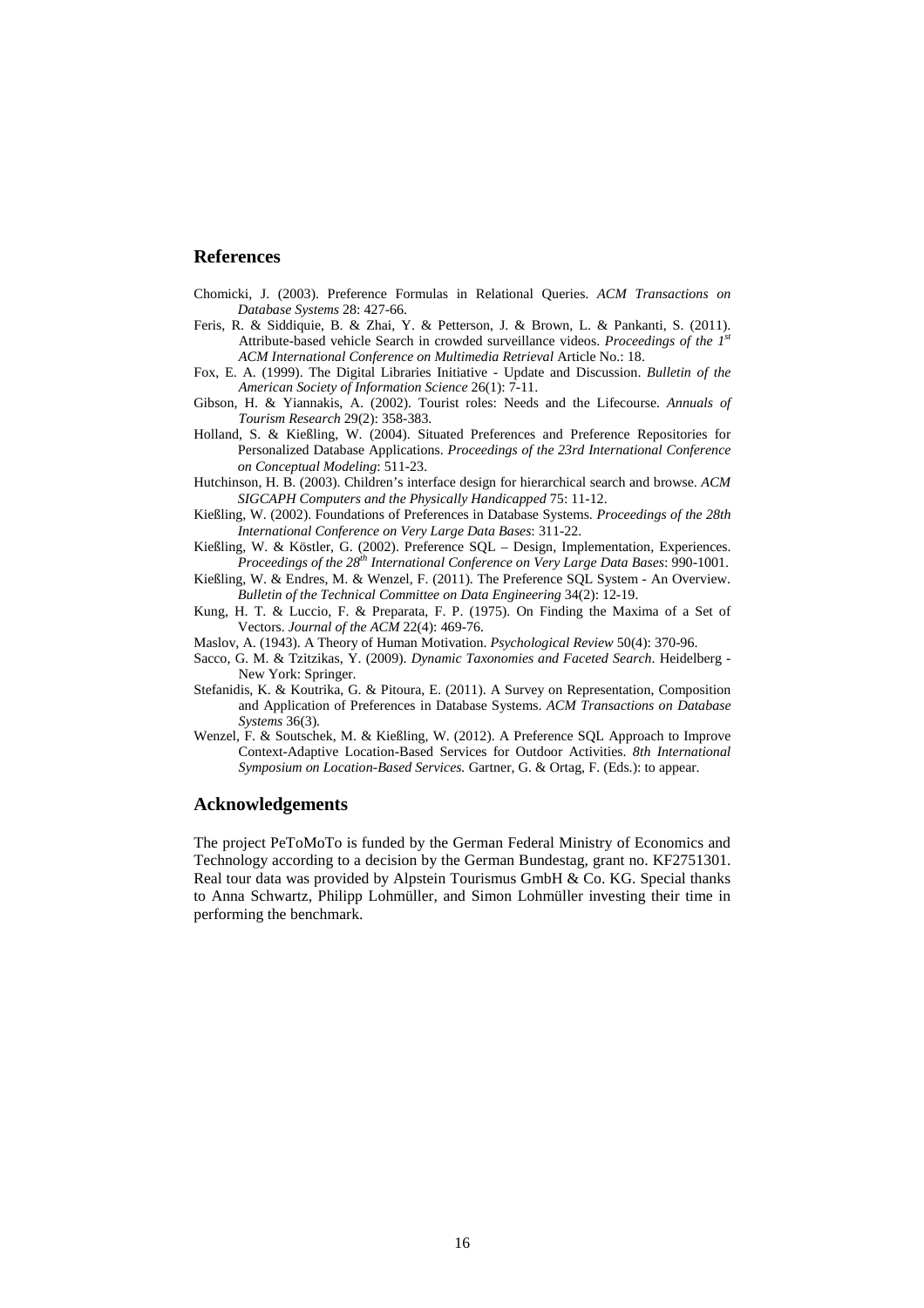## **Appendix**

## *(A) Involved Relations*

Tours are described by the '*ua\_tour*' relation. This relation consists of 58 attributes of which the benchmark takes care of

- (1) int8 pid<br>(2) int4 state
- (2) int4<br>(3) int2
- technique
- (4) int2 condition<br>(5) int4 min time
- (5) int4 min\_time<br>(6) int4 calc ascer
- (6) int4 calc\_ascent  $(7)$  float4 calc length
- (7) float calc\_length<br>(8) int2 calc altitude
- (8) int2 calc\_altitude\_max<br>(9) int2 calc altitude min
- $calc$ <sup> $I$ </sup>altitude $I$ min

The '*ua\_annotion*' relation is one-to-one related to 'ua\_tour' by its foreign key 'pid' referring to 'pid' of ua\_tour. This relation contains precompiled features of a tour as e.g.

(1) int8 pid<br>(2) int4 pan panorama<br>food  $\begin{pmatrix} 3 \\ 4 \end{pmatrix}$  int4 children (5) int4 cycle  $(6)$  int4 athlete (6) int4 athlete  $(7)$  int4 tourist  $(7)$  int4 tourist<br>(8) int4 family  $(8)$  int4 (9) int4 bonvivant  $(10)$  int4 fallback<br>(11) int4 risky  $(11)$ int4

The numbers represent the outcome of a utility function taking care of 'interesting' POIs. The attributes  $(2) - (5)$  can be chosen by the HMI. The attributes  $(6) - (9)$  represent interests of user types, which may also be selected by the user explicitly. They trigger the internal *user model*. 'Fallback' and 'risky' are relevant to the *situation model*.

The '*bc\_relationrole*' relation is a many-to-many relation mapping tours to other concepts. The benchmark uses only geographical relations like 'tours belonging to a country', 'tours belonging to a province', or 'tours belonging to a region'. Other relations are used to precompile the 'ua\_annotation' relation, but they do not influence the defined criteria.

- (1)  $int8$  source\_id <br>(2)  $int8$  target id
- (2) int8  $\arget_id$ <br>(3) int8 relationty
- relationtype id

Geographical information, activities, and the input of all check boxes are modelled as hard restrictions.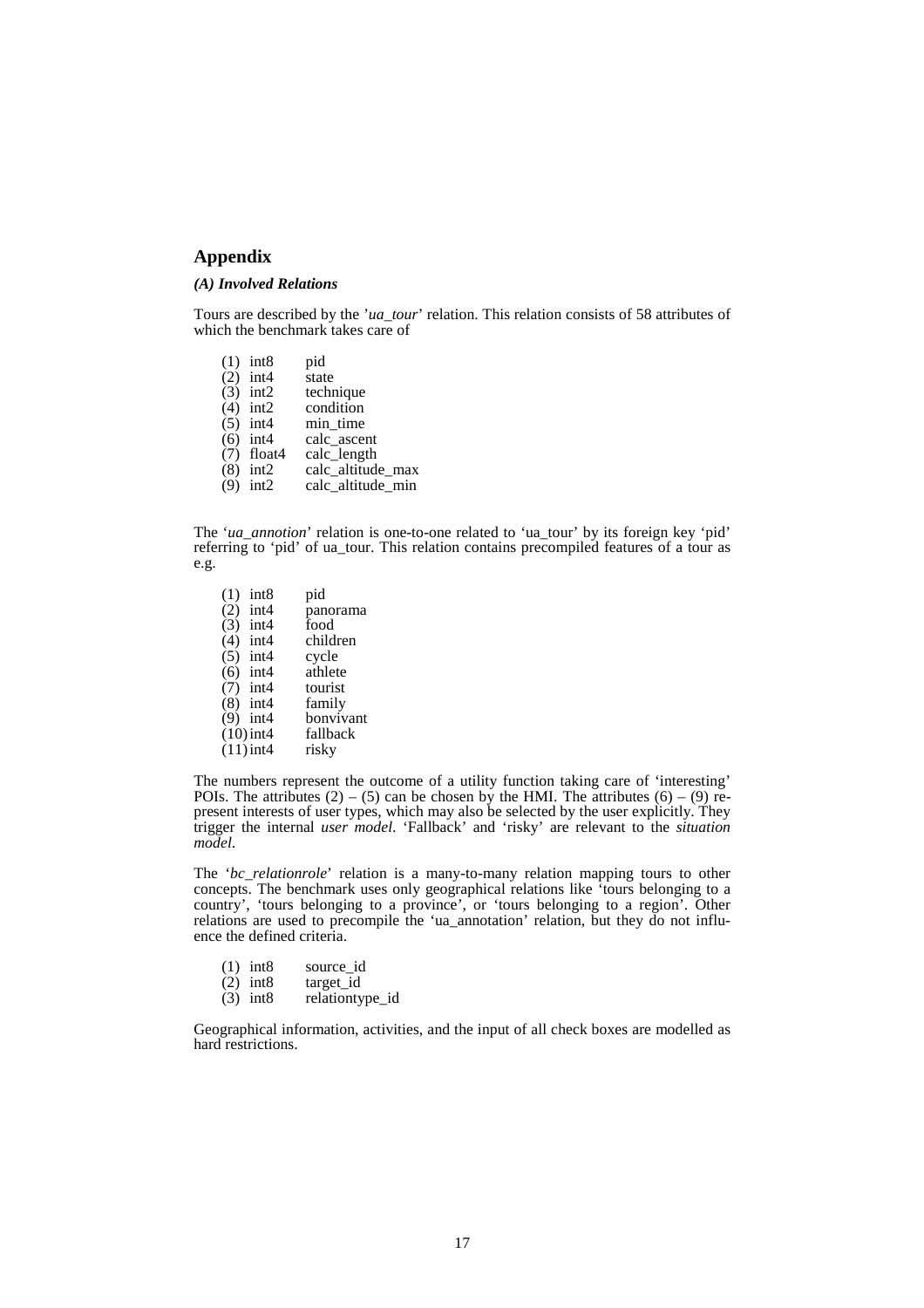The benchmark criteria depend on the size of the involved relations

| <b>Relation</b> | Size in TC1   | Size in $TC2 / \overline{TC3}$ |
|-----------------|---------------|--------------------------------|
| ua tour         | 172.000       | 132.059                        |
| ua annotation   | Not existent! | 132.059                        |
| bc relationrole | 11.000.000    | .833.805                       |
| gs_georegion    | IS 000        | 35.725                         |

|  |  |  |  | Tab. 1. Relation Size depending on Test Configuration |
|--|--|--|--|-------------------------------------------------------|
|  |  |  |  |                                                       |

## *(B) Benchmark*

A benchmark was defined and used in the test configuration TC1 and TC3. The HMI of Faceted Search is shown by Fig. 1. The HMI of Preference Search is depicted in Fig. 2 differing only in the use of single-sliders instead of double-sliders when specifying 'length', 'ascent', and 'duration'.

The goals G1 – G19 had to be achieved by the users. The values of 'length', 'ascent', and 'duration' can be approximated by intervals in the case of Faceted Search. All other attributes are perfectly achievable.

G1, … , G4 check the interplay with the most restrictive hard condition forced by the selected location. G1 yields an empty result.

G5, … , G8 demonstrate the influence of the selected type because all other parameters are identical. Obviously, the tours are corresponding to the selected type and differ from those of another type or are part of the most generic type.

G9 shows how 'useless' input is handled as ascent (*0 m*) and length (*0 km*).

G10, … , G14 demonstrate the type-specific selection of tours with small parameter variations.

G14, ..., G15 demonstrate the influence of the weather context fog v.v. dry.

G15, … , G18 demonstrate the influence of the remaining day light.

G19 includes tours with unknown attributes.

The query result contains the set of IDs of tours fulfilling the BMO-criterion.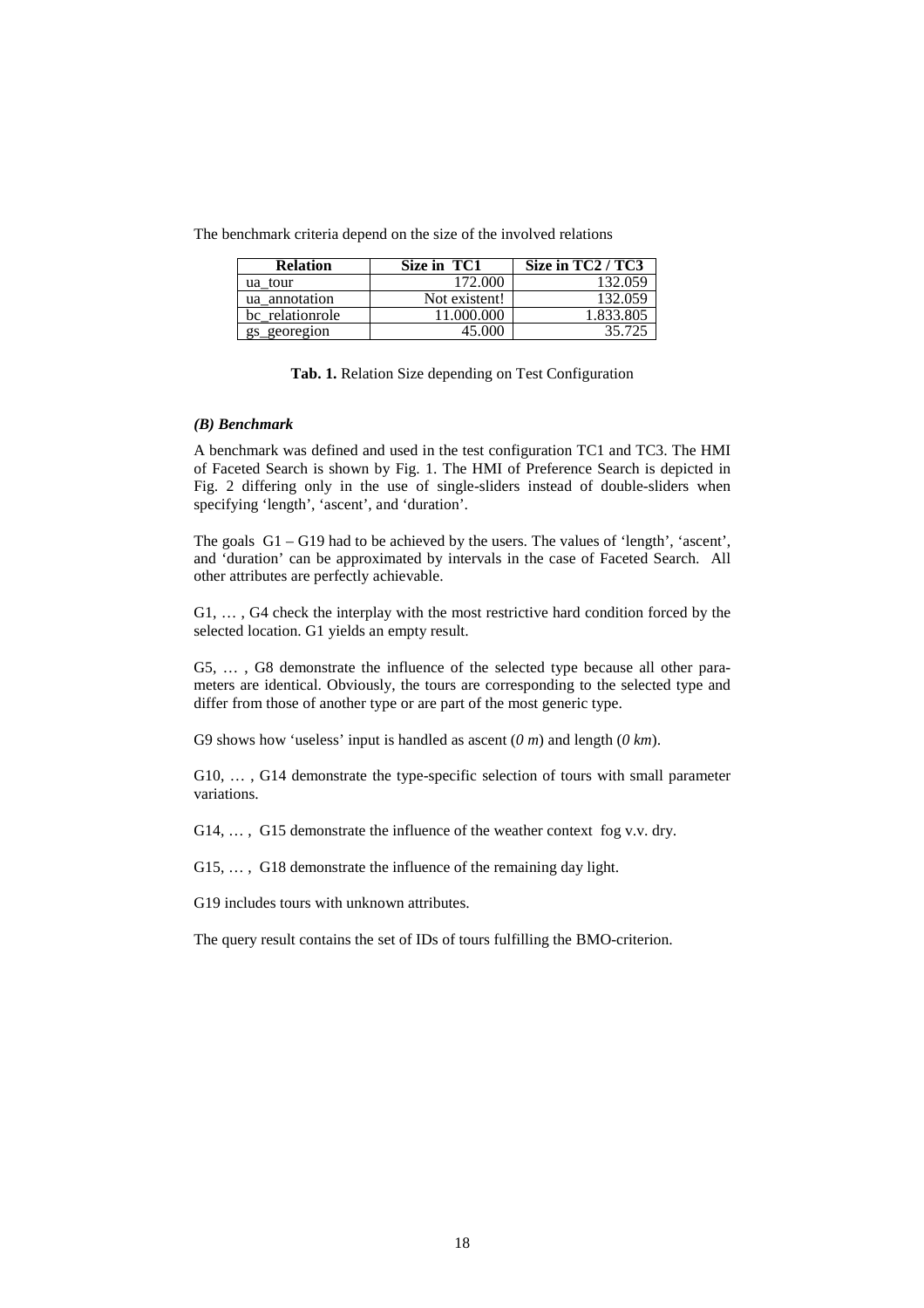G1: *Family* is looking for *theme trails* in *Churfranken* selecting *all* difficulty degrees, duration (2 h), ascent (200 m), and length (5 km).  $\rightarrow$  Result: { } (see protocol\_id = 3-442)

G2: *Bon vivant* is looking for *theme trails* in *Bavaria* selecting *all* difficulty degrees, duration (*3 h*), ascent (*200 m*), and length (*4 km*). Result: {1387083, 1386540, 1398693} (see protocol  $id = 3-399$ )

G3: *Bon vivant* is looking for *theme trails* in *Fränkische Schweiz* selecting *all* difficulty degrees, duration (3 h), ascent (200 m), and length (4 km).  $\rightarrow$  Result:  ${1362439, 1386972}$  (see protocol\_id = 3-402)

G4: *Bon vivant* is looking for *hiking tour trails* in *France* selecting *medium and hard* difficulty degree, duration (*8 h*), ascent (*1200 m*), and length (*21 km*).  $\rightarrow$  Result:  ${1398498, 1362673, 1385764}$  (see protocol id = 3-428)

G5: *Bon vivant* is looking for *hiking tour trails* in *Allgäu* selecting *all* difficulty degrees, duration (2 h), ascent (600 m), and length (18 km).  $\rightarrow$  Result: {1381451, 1369518, 1377530, 1387115, 1400534, 1398989, 1386908} (see protocol\_id = 3-462)

G6: *Tourist* is looking for *hiking tour trails* in *Allgäu* selecting *all* difficulty degrees, duration (*2 h*), ascent (*600 m*), and length (*18 km*). Result: {1400534, 1386908} (see protocol  $id = 3-466$ )

G7: *Family* is looking for *hiking tour trails* in *Allgäu* selecting *all* difficulty degrees, duration (2 h), ascent (600 m), and length ( $18 \ km$ ).  $\rightarrow$  Result: {1381451} (see protocol  $id = 3-482$ 

G8: *Athlete* is looking for *hiking tour trails* in *Allgäu* selecting *all* difficulty degrees, duration (2 h), ascent (600 m), and length ( $18 \ km$ ).  $\rightarrow$  Result: {1398989} (see protocol\_ $id = 3-487$ )

G9: *Bon vivant* is looking for any kind of *hiking tours* in *Taubertal* selecting *all* difficulty degrees, *round trip*, *panorama*, duration (*2 h*), ascent (*0 m*), and length (*0 km*).  $\rightarrow$  Result: {1374651, 1381412} (see protocol\_id = 3-507)

G10: *Family* is looking for *theme trails* in *Fränkische Schweiz* selecting *all* difficulty degrees, duration (*1 h*), ascent (*50 m*), and length (*0 km*).  $\rightarrow$  Result: {1362769} (see protocol\_ $id = 3-527$ )

G11: *Bon vivant* is looking for *theme trails* in *Fränkische Schweiz* selecting *all* difficulty degrees, duration (2 h), ascent (*50 m*), and length (*0 km*).  $\rightarrow$  Result:  ${1362769, 1386972}$  (see protocol id = 3-533)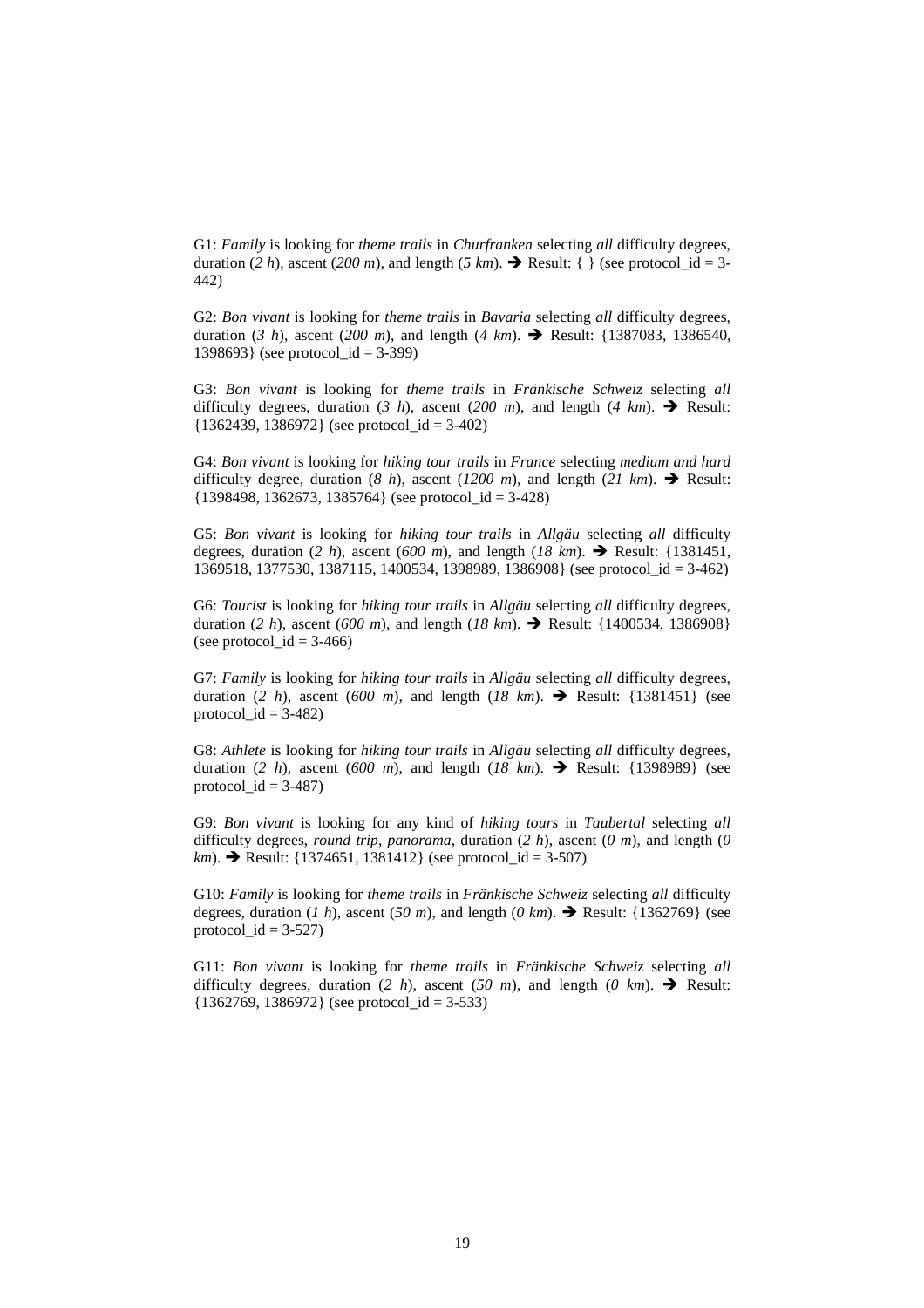G12: *Tourist* is looking for *theme trails* in *Fränkische Schweiz* selecting *all* difficulty degrees, duration  $(3 \; h)$ , ascent  $(50 \; m)$ , and length  $(5 \; km)$ .  $\rightarrow$  Result: {1362439}. 1386972} (see protocol  $id = 3-544$ )

G13: *Athlete* is looking for *theme trails* in *Fränkische Schweiz* selecting *all* difficulty degrees, duration (*8 h*), ascent (*400 m*), and length (*10+ km*). Weather parameters are *dry* and  $3^\circ$  C. The starting time is 3 p.m.  $\rightarrow$  Result: {1362439} (see protocol id = 4-37)

G14: *Athlete* is looking for *theme trails* in *Fränkische Schweiz* selecting *all* difficulty degrees, duration (*8 h*), ascent (*500+ m*), and length (*10+ km*). Weather parameters are *dry* and  $3^\circ$  C. The starting time is 2 a.m.  $\rightarrow$  Result: {1362769, 1362439, 1386972} (see protocol\_id = 3-547)

G15: *Athlete* is looking for *theme trails* in *Fränkische Schweiz* selecting *all* difficulty degrees, duration (*8 h*), ascent (*500+ m*), and length (*10+ km*). Weather parameters are *fog* and  $7^{\circ}$  C. The starting time is 3 a.m.  $\rightarrow$  Result: {1362769} (see protocol id = 4-86)

G16: *Athlete* is looking for *theme trails* in *Fränkische Schweiz* selecting *all* difficulty degrees, duration (*8 h*), ascent (*500+ m*), and length (*10+ km*). Weather parameters are *dry* and  $6^\circ$  C. The starting time is 3 p.m.  $\rightarrow$  Result: {1362769, 1386972} (see protocol  $id = 4-97$ )

G17: *Athlete* is looking for *theme trails* in *Fränkische Schweiz* selecting *all* difficulty degrees, duration (*8 h*), ascent (*500+ m*), and length (*10+ km*). Weather parameters are *dry* and  $7^{\circ}$  C. The starting time is 5 p.m.  $\rightarrow$  Result: {1362769} (see protocol\_id = 4-113)

G18: *Athlete* is looking for *theme trails* in *Fränkische Schweiz* selecting *all* difficulty degrees, duration (*8 h*), ascent (*500+ m*), and length (*10+ km*). Weather parameters are *dry* and  $6^{\circ}$  C. The starting time is 6 p.m. after sunset.  $\rightarrow$  Result: {1362769, 1362439, 1386972} (see protocol  $id = 4-123$ )

G19: *Bon vivant* is looking for *hiking tour trails* in *Allgäu* selecting *all* difficulty degrees, duration (2 h), ascent (300 m), and length (12 km).  $\rightarrow$  Result: {1404036, 1378169, 1393790, 1386908, 1374995, 1395031, 1395165} (see protocol\_id = 4-109)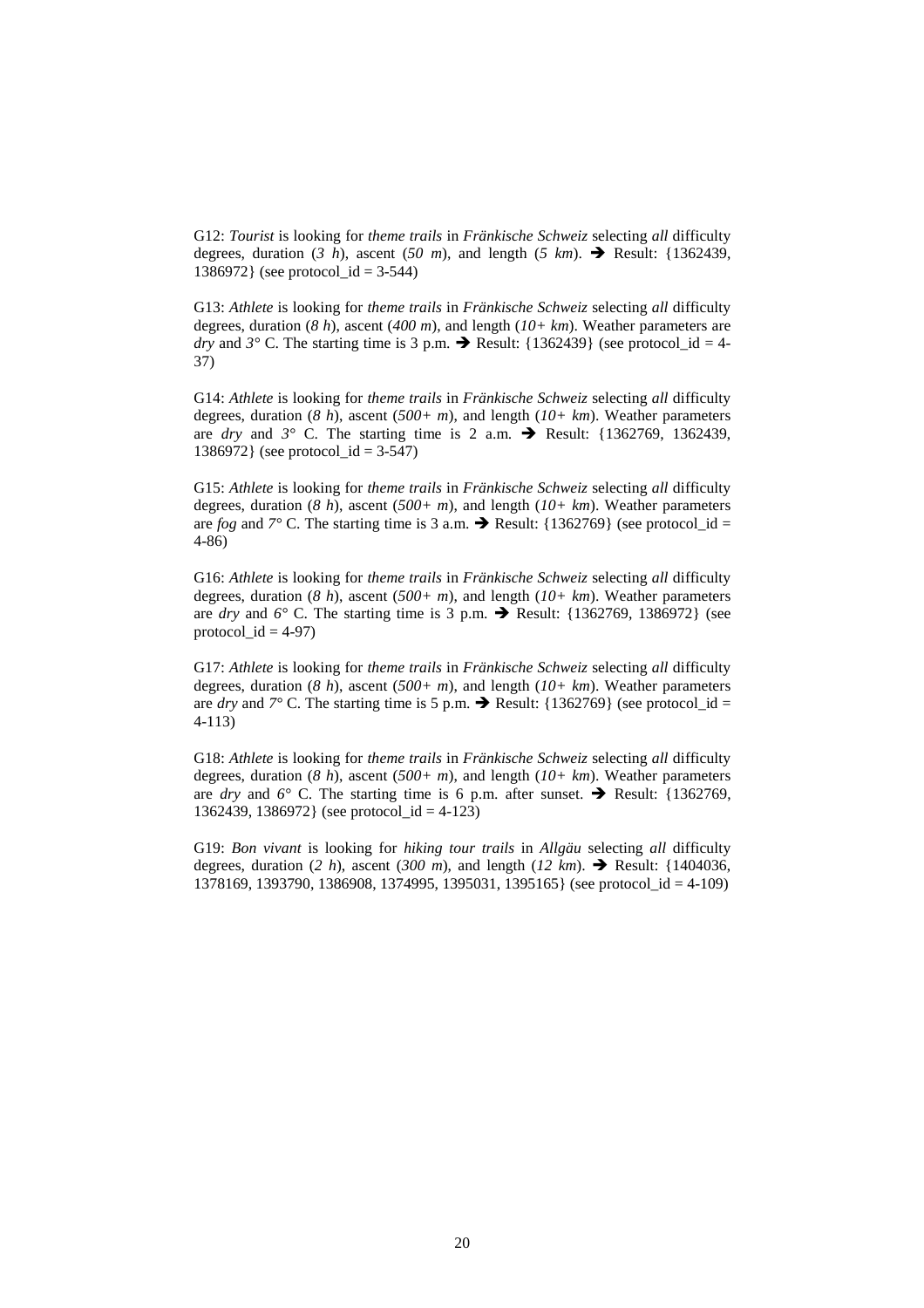## *(C) Technical Criteria*

The benchmark defined in appendix B was used to measure the technical criteria. The run time depends on the computational complexity of the generated preference query.

| Case           | <b>Preference SQL</b> | SOAP run         | <b>Context</b>                                          | Size of        |
|----------------|-----------------------|------------------|---------------------------------------------------------|----------------|
|                | run time [s]          | time [s]         |                                                         | <b>Result</b>  |
| G1             | 2.5                   | 2.6              | No                                                      | $\theta$       |
| G2             | $2.2\phantom{0}$      | 3.4              | No                                                      | 3              |
| G <sub>3</sub> | $\overline{3.7}$      | $\overline{3.8}$ | rainy, $2^\circ$ , early start                          | $rac{2}{3}$    |
| G4             | 2.5                   | 2.6              | No                                                      |                |
| G5             | 3.6                   | 4.1              | rainy, 2°, early start                                  | 7              |
| G6             | 3.6                   | 4.2              | rainy, 2°, early start                                  | $\overline{2}$ |
| G7             | 3.6                   | 4.4              | $\text{dry}, 2^{\circ}, \text{early start}$             | 1              |
| G8             | $\overline{3.1}$      | 3.8              | $dry, 2^{\circ}$ , early start                          | 1              |
| G9             | 2.9                   | $\overline{3.5}$ | $dry, 4^\circ,$ early start                             | $\overline{2}$ |
| G10            | 3.3                   | 4.0              | dry, 4°, early start                                    | 1              |
| G11            | 3.0                   | $\overline{3.5}$ | dry, 4°, early start                                    | $\overline{2}$ |
| G12            | 2.9                   | 3.4              | dry, 3°, early start                                    | $\overline{2}$ |
| G13            | $\overline{3.5}$      | $\overline{4.3}$ | $\overline{dry, 3^{\circ}}$ , late start                | 1              |
| G14            | $\overline{3.4}$      | $\overline{3.9}$ | dry, 3°, early start                                    | 3              |
| G15            | 3.8                   | 4.3              | fog, $7^\circ$ , early start                            | 1              |
| G16            | 3.5                   | 4.1              | $\text{dry}, 6^{\circ}, \text{late start}$              | $\overline{2}$ |
| G17            | $\overline{3.7}$      | 4.2              | $\overline{dry}$ , $\overline{6}^\circ$ , before sunset | 1              |
| G18            | 3.2                   | 3.9              | $\text{dry}, 6^{\circ}, \text{after sunset}$            | $\overline{3}$ |
| G19            | 3.3                   | 4.2              | $\text{dry}, 6^{\circ}, \text{late start}$              | 7              |

**Tab. 2.** Technical Criteria in TC3

The measured Preference SQL runtime spreads from *2.2* to *3.8* seconds. The result delivers only tours, which are optimal according to the BMO-criterion. The measured SOAP runtime spreads from *2.6* to *4.4* seconds. The critical limit of 5 seconds was never violated. Additional load was added by a SSH-Server tunnelling the connection to the Alpstein database in the TC3 test configuration. A closer integration may further reduce the measured runtimes.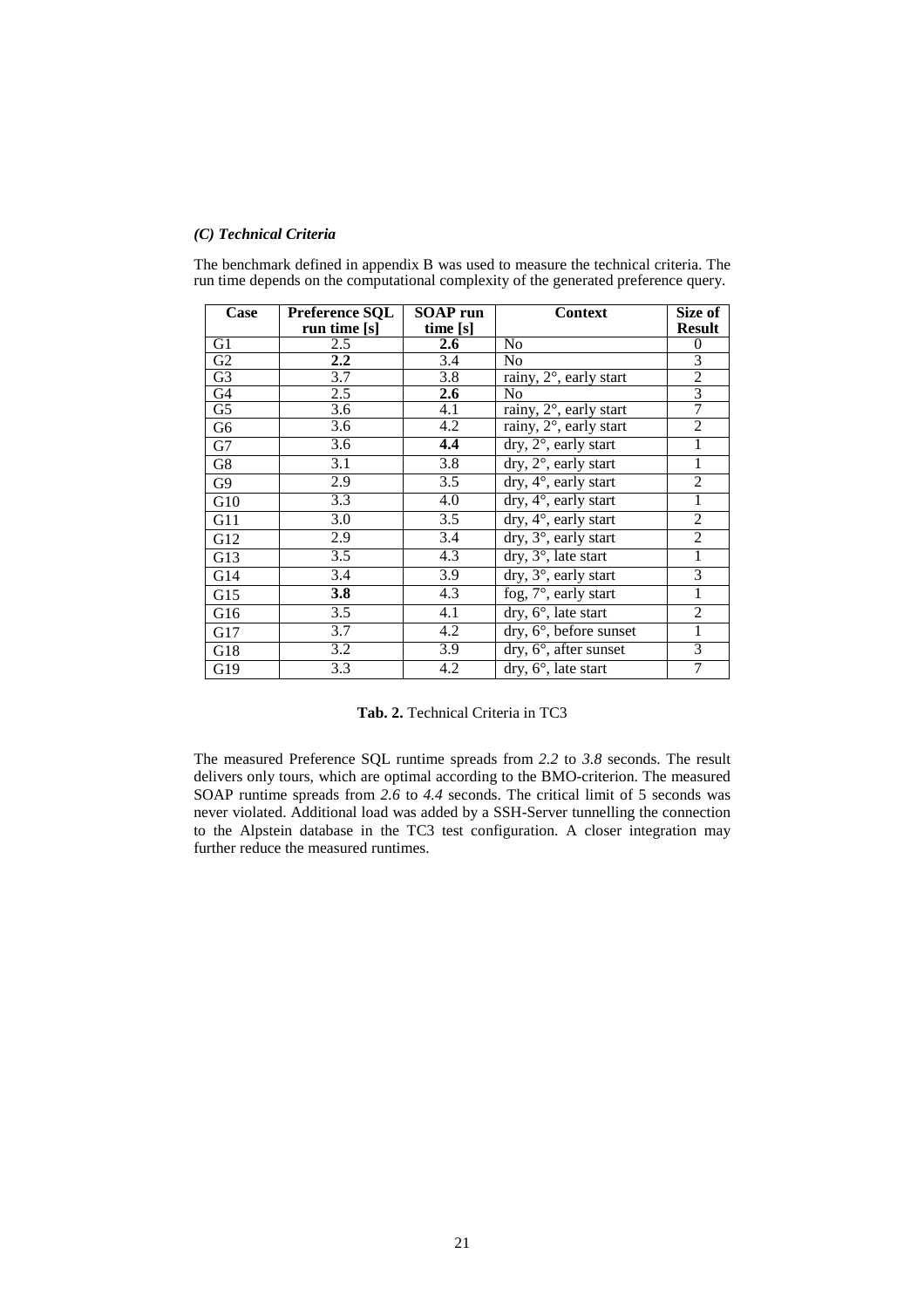## *(D) User Acceptance of Preference Search*

The benchmark was also executed by a small group of test subjects to measure the user acceptance of Preference Search in a field test.

| Case             | <b>Session</b><br>time [m:s] | <b>Test</b><br>subject  | Success /<br>Abort      | <b>Comment</b>                                       |
|------------------|------------------------------|-------------------------|-------------------------|------------------------------------------------------|
| G1               | 1:35                         |                         |                         | Ready or not?                                        |
| G1               | 1:03                         | $\overline{2}$          |                         | Ups, no results!                                     |
| G1               | 1:48                         | $\overline{3}$          |                         | Ready or not?                                        |
| G2               | 1:54                         | $\overline{1}$          | $\overline{S}$          | Location by text or by                               |
| G2               | 0:27                         | $\overline{2}$          | $\overline{S}$          | hierarchy?<br>Slider does not update input<br>value. |
| G2               | 0:35                         | $\overline{3}$          | $\overline{S}$          | One duplicate (german -<br>english)!                 |
| G <sub>3</sub>   | 1:03                         | $\overline{1}$          | $rac{S}{S}$             |                                                      |
| G <sub>3</sub>   | 0:28                         | $\overline{2}$          |                         | Slider discretization is<br>annoying.                |
| G <sub>3</sub>   | 0:25                         | 3                       | S                       | Wrong: distance of 13.1 km                           |
| G <sub>4</sub>   | 1:35                         | $\overline{1}$          | $\overline{\mathbf{S}}$ |                                                      |
| G4               | 1:08                         | $\overline{2}$          | $\overline{S}$          |                                                      |
| G4               | 0:53                         | $\overline{3}$          | $\overline{S}$          | Correct country?                                     |
| G5               | 1:37                         | $\overline{1}$          | $\overline{S}$          |                                                      |
| $\overline{G5}$  | 1:01                         | $\overline{2}$          | $\overline{\mathbf{S}}$ |                                                      |
| G5               | 0:45                         | $\overline{3}$          | $\overline{\mathbf{S}}$ | $2nd$ result is best.                                |
| $\overline{G6}$  | 0:34                         | 1                       | $\overline{\mathbf{S}}$ |                                                      |
| G <sub>6</sub>   | 0:21                         | $\overline{2}$          | $\overline{\mathbf{S}}$ |                                                      |
| G <sub>6</sub>   | 0:24                         | $\overline{3}$          | $\overline{\mathbf{S}}$ | $1st$ result is best.                                |
| G7               | 0:24                         | 1                       | $\overline{\mathbf{S}}$ |                                                      |
| G7               | 0:35                         | $\overline{2}$          | $\overline{S}$          |                                                      |
| G7               | 0:28                         | 3                       | S                       |                                                      |
| G8               | 0:24                         | $\overline{1}$          | $\overline{S}$          |                                                      |
| G8               | 0:25                         | $\overline{2}$          | $\overline{\mathbf{S}}$ | Result is not correct!                               |
| G8               | 0:24                         | $\overline{3}$          | $\overline{\mathbf{S}}$ | Result size is too small!                            |
| G9               | 1:59                         | $\overline{1}$          | $\overline{\mathbf{S}}$ |                                                      |
| G9               | 0:34                         | $\overline{2}$          | $\overline{\mathbf{S}}$ |                                                      |
| G9               | 0:31                         | $\overline{3}$          | $\overline{S}$          | Result is very good.                                 |
| $\overline{G10}$ | 0:47                         | 1                       | $\overline{\mathbf{S}}$ |                                                      |
| G10              | 0:44                         | $\overline{c}$          | $\overline{\mathbf{S}}$ | Result is very good.                                 |
| G10              | 0:34                         | $\overline{3}$          | $\overline{S}$          |                                                      |
| G11              | 0:25                         | Ī                       | $\overline{\mathbf{S}}$ | What is bon vivant?                                  |
| G11              | 0:15                         | $\overline{2}$          | $\overline{S}$          | No children!                                         |
| $\overline{G11}$ | 0:19                         | 3                       | $\overline{\mathbf{S}}$ | $1st$ result is best!                                |
| G12              | 0:33                         | $\mathbf{1}$            | S                       |                                                      |
| G12              | 0:21                         | $\overline{\mathbf{c}}$ | $\overline{\mathbf{S}}$ |                                                      |
| G12              | 0:32                         | $\overline{3}$          | $\overline{\mathbf{S}}$ | $2nd$ result is best, but                            |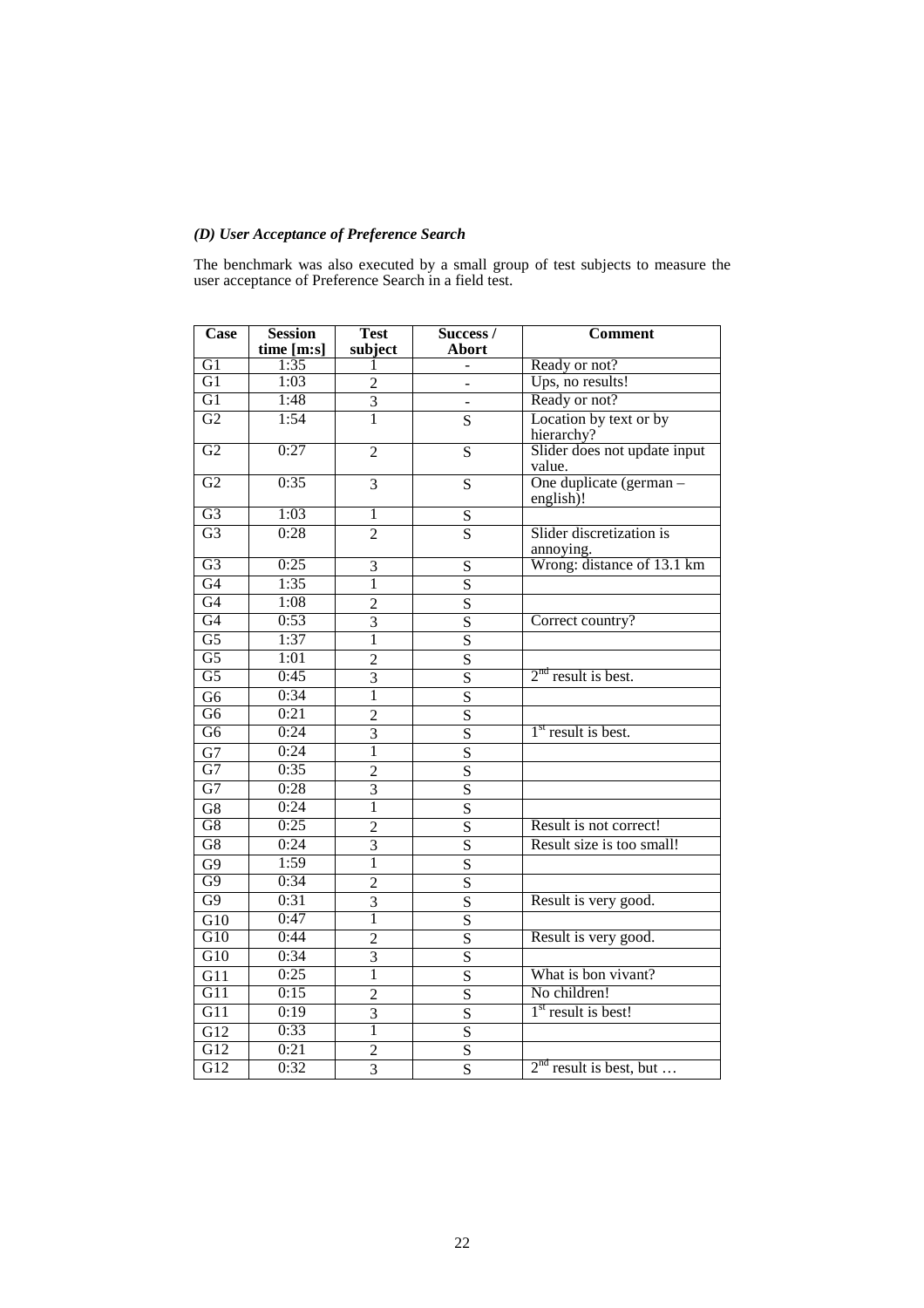| G13 | 0:46 |  |                                                                                 |
|-----|------|--|---------------------------------------------------------------------------------|
| G13 | 0:42 |  | Distance is too short!                                                          |
| G13 | 0:45 |  | Result size is too small!                                                       |
| G19 | 0:41 |  |                                                                                 |
| G19 | 0:42 |  | The result set should be<br>greater $(<15)$ .                                   |
| G19 | 0:45 |  | Result size is sufficient<br>$(<10)$ . Results of the first<br>page are better. |

**Tab. 3.** Benchmark running on Preference Search, TC3

The test subjects can be classified by these attributes

- *age*: 1 older person v.v. 2 younger persons,
- *gender*: 1 female person v.v. 2 male persons,
- *search experience*: 3 experienced persons.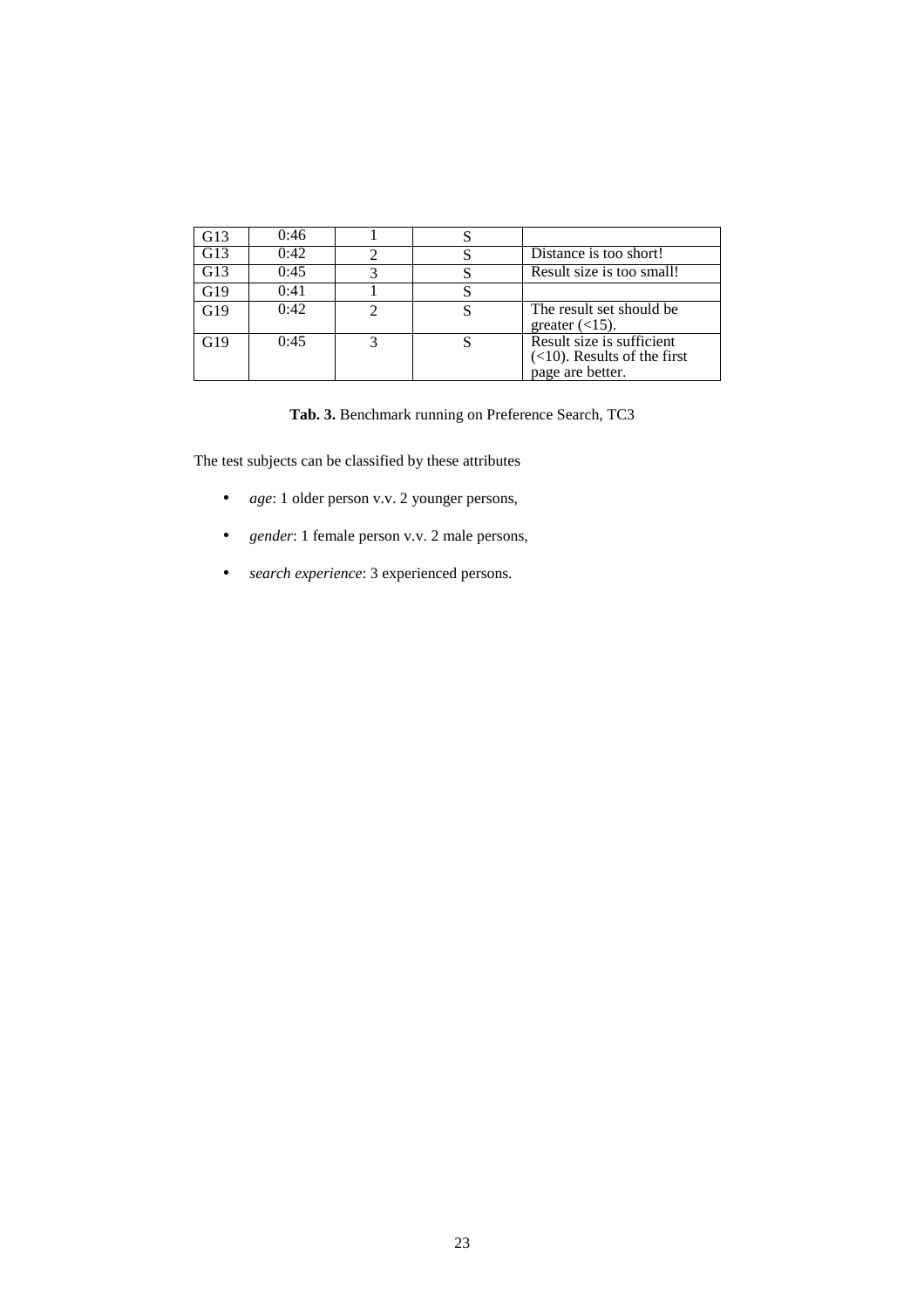## *(E) User Acceptance of Faceted Search*

Since some features (user type, context) of the benchmark cannot be modelled in Faceted Search the goals of the benchmark are reduced by Gi'.

Goals G5 to G8 differ only in the user type. The reduced goal is denoted G5'. Goals G10 to G14 differ only in different context. The reduced goal is denoted G10'.

| Case                    | <b>Session</b> | <b>Test</b>    | <b>Success / Abort</b>  | <b>Comment</b>                                                                                                    |
|-------------------------|----------------|----------------|-------------------------|-------------------------------------------------------------------------------------------------------------------|
|                         | time           | subject        | / Iteration             |                                                                                                                   |
| GI'                     | [m:s]<br>2:18  | 1              |                         | Ready or not?                                                                                                     |
| G1'                     | 1:17           | $\overline{2}$ |                         |                                                                                                                   |
| G1'                     | 1:15           | $\overline{3}$ |                         |                                                                                                                   |
|                         |                | $\overline{1}$ |                         | Search button was pressed.                                                                                        |
| $G2$ <sup>'</sup><br>G2 | 3:30<br>0:33   |                | $\frac{S+I}{S+I}$       | Double slider is hard to handle                                                                                   |
|                         |                | $\overline{2}$ |                         | Use of intervals, because wished<br>values are improbable.                                                        |
| G2                      | 0:31           | 3              | $\overline{S}$          | $1st$ result is best.                                                                                             |
| G3'                     | 2:35           | ī              | $\frac{S+I}{S+I}$       |                                                                                                                   |
| G3'                     | 0:55           | $\overline{c}$ |                         | Nearly abort!                                                                                                     |
| G3'                     | 0:48           | $\overline{3}$ | $\mathbf{A}$            | No result!                                                                                                        |
| G4'                     | 2:22           | $\overline{1}$ | $S + I$                 |                                                                                                                   |
| G4'                     | 1:30           | $rac{2}{3}$    | $S+I$                   | More results are preferable!                                                                                      |
| G4'                     | 1:47           |                | $\overline{A}$          | No result! Distance of 21 km is<br>outside of my preferred range!<br>Distance is the most important<br>attribute! |
| G5'                     | 1:12           | $\mathbf{1}$   | ${\bf S}+{\bf I}$       |                                                                                                                   |
| G5'                     | 1:31           | $\overline{2}$ | $S+I$                   | $1st$ criterion is size of result. $2nd$<br>criterion is quality of items.                                        |
| G5'                     | 1:25           | $\overline{3}$ | $S+I$                   | Results are good, but more<br>results would be better.                                                            |
| $\overline{G9'}$        | 1:24           | 1              | $\mathbf{S}+\mathbf{I}$ | Many tours but satisfied user                                                                                     |
| $G_9$                   | 1:38           | $\overline{2}$ | $S + I$                 |                                                                                                                   |
| $G_9$                   | 1:38           | $\overline{3}$ | $S + I$                 | Bad compromise!                                                                                                   |
| G10'                    | 1:05           | $\overline{1}$ | $\frac{S+I}{S+I}$       |                                                                                                                   |
| G10'                    | 1:26           | $\overline{2}$ |                         |                                                                                                                   |
| G10'                    | 1:09           | $\overline{3}$ | $A + I$                 | I can not express ma goals!                                                                                       |
| G19'                    | 3:35           | $\overline{1}$ | $\mathbf{S}+\mathbf{I}$ | Many iterations to reduce tours                                                                                   |
| G19'                    | 1:52           | $\overline{2}$ | $\overline{S+I}$        | Fine tuning is impossible by the<br>discretization of sliders.                                                    |
| $\overline{G19'}$       | 1:23           | $\overline{3}$ | $A + I$                 |                                                                                                                   |

**Tab. 4.** Benchmark running on Faceted Search, TC1

The benchmark was also executed by the same group of test subjects to measure the user acceptance of Faceted Search.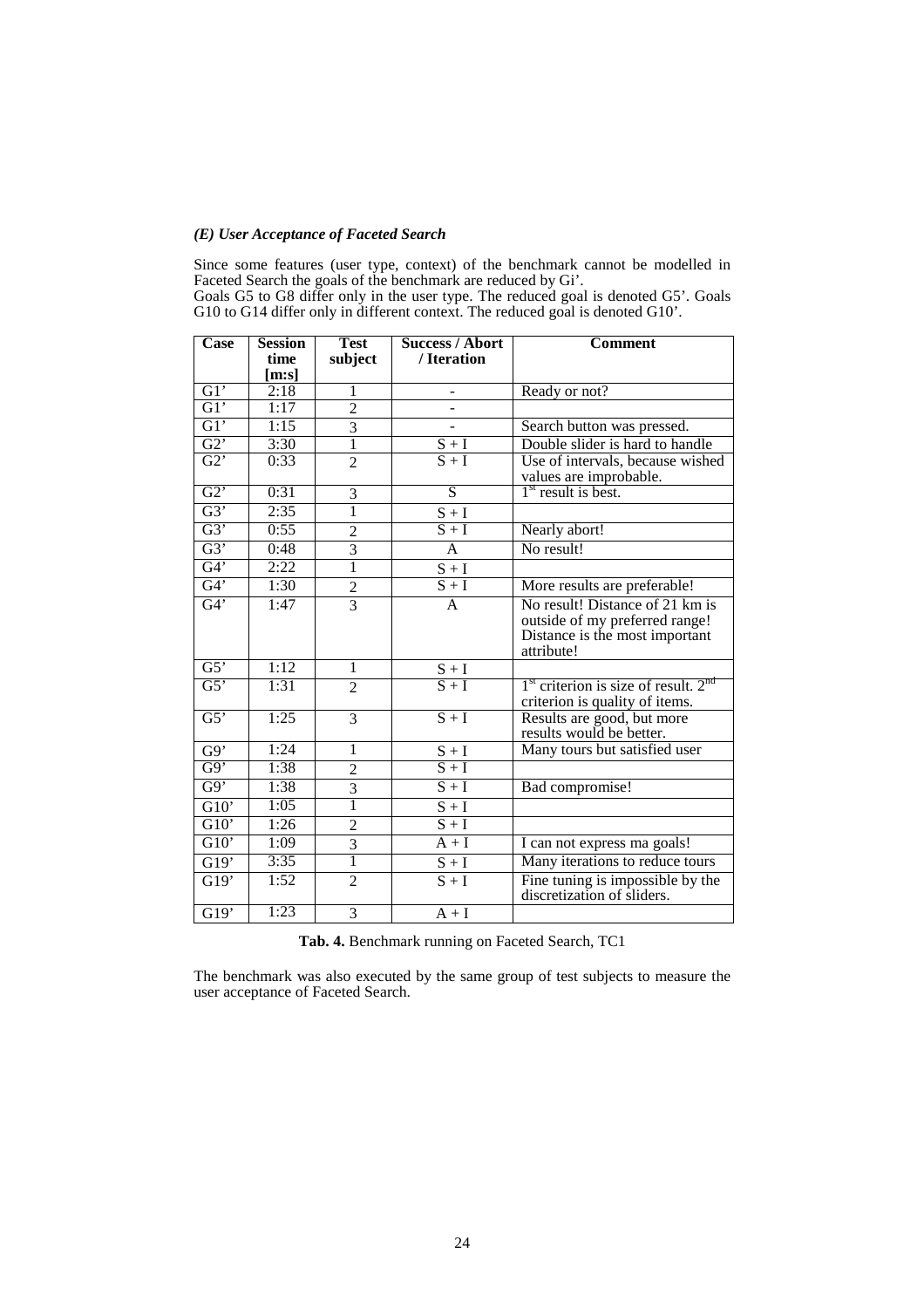#### *(F) Comparison of Faceted Search vice versa Preference Search*

| <b>Test</b><br><b>TC3,TC1</b> | <b>Preference Search (PS)</b><br>average session time | <b>Faceted Search (FS)</b><br>average session time | Percentage<br>$(FS - PS) / FS$ |
|-------------------------------|-------------------------------------------------------|----------------------------------------------------|--------------------------------|
|                               | [m:s]                                                 | [m:s]                                              | [%]                            |
| G1, G1'                       | 1:29                                                  | 1:37                                               | 8.28                           |
| G2, G2'                       | 0:59                                                  | 1:31                                               | 35.77                          |
| G3,G3'                        | 0:39                                                  | 1:26                                               | 55.04                          |
| $G4,\overline{G4'}$           | 1:12                                                  | 1:53                                               | 36.28                          |
| G5, G5'                       | 1:08                                                  | 1:23                                               | 18.15                          |
| G9,G9'                        | 1:01                                                  | 1:33                                               | 34.29                          |
| G10,G10'                      | 0:42                                                  | 1:13                                               | 100.00                         |
| G19,G19'                      | 0:40                                                  | 2:17                                               | 70.73                          |

The benchmark offers the opportunity to compare the average session time of Preference Search (see appendix D) and Faceted Search (see appendix E).

**Tab. 5.** Comparison of Session Time of Preference Search in TC3 vice versa Session Time of Faceted Search in TC1

The session time of Preference Search is shorter in all cases even if the users had to choose the 'type' parameter additionally.

#### *(G) Observations*

In both approaches, the users mostly expected a larger result size if only a handful of results are returned to offer them a 'better' choice. Users often assume that the first page of results is better than the results of following pages. This opinion is surely wrong in the case of Preference Search. One user also claimed that the delivery of tours with an unknown attribute is not useful. The quality assessment by users follows simple intrapersonal guidelines (e.g. Distance is most important. Duration doesn't matter, because I am normally walking faster than others.) This user also stated that some elements of the result set of Preference Search are wrong. The termination criterion of Faceted Search is above all determined by the size of the result set, second by the quality of the result. If an empty result is achieved, users release any parameters. The choice of a parameter is intuitive, the choice of the upper or the lower limit to release too. If too many tours are returned, users often avoid refining the parameters, because they claim that they are satisfied by the first offered tours. Users are consuming a lot of time in order to reduce a too large set of tours or to widen an empty set of tours by tuning search parameters. Thus users often break the process claiming that they are satisfied. Users did not reflect which order is the best for changing parameter values. The order normally was left to right. One user was very consequent and aborted the iteration after having released some parameters because intrapersonal limits should not be broken.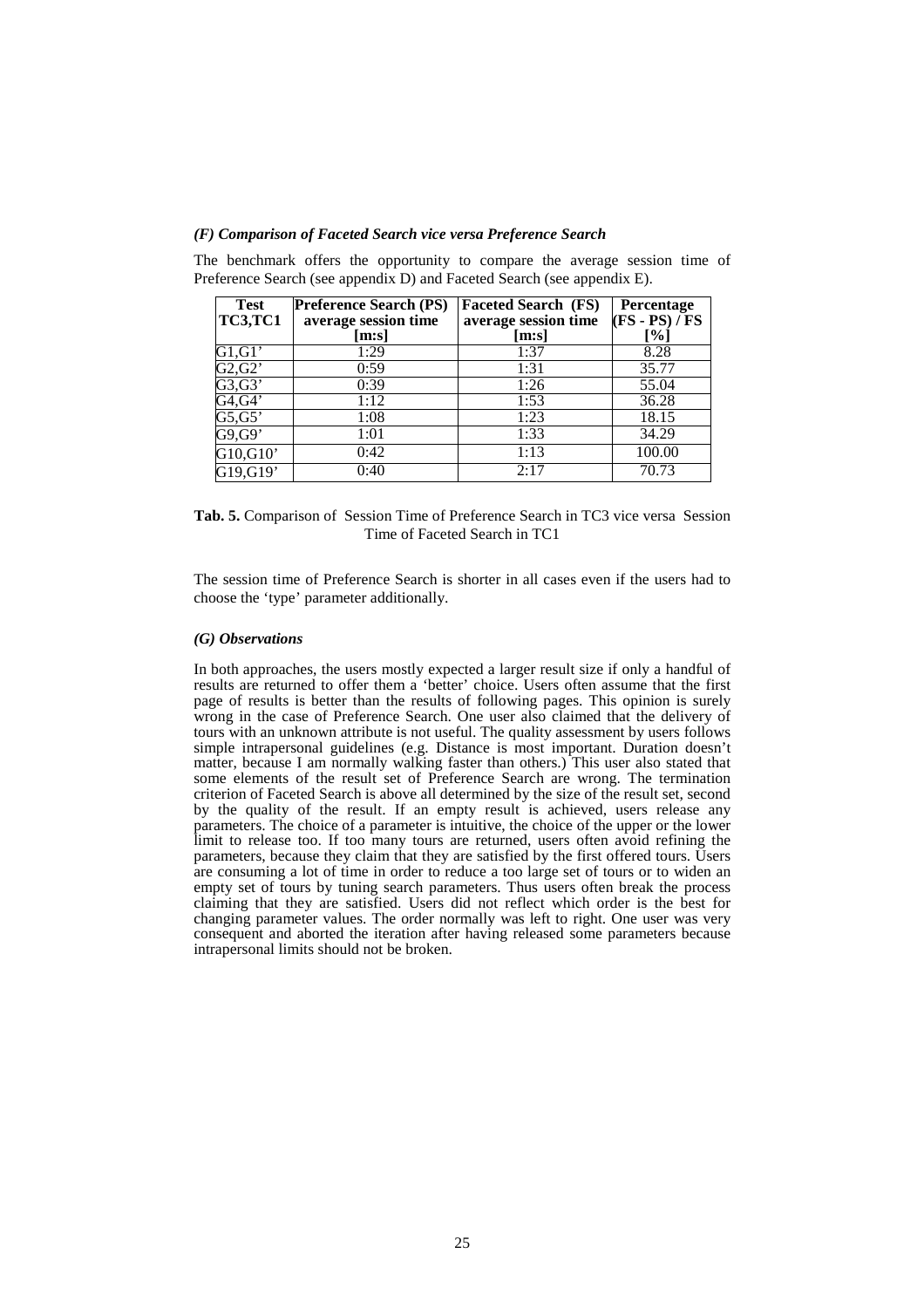## *(H) Quality Criteria*

The benchmark was afterwards analyzed by domain experts of Alpstein Tourismus GmbH and Co. KG.

The assessment used three quality levels:

• 1 as 'good'

- 2 as 'may be ok'
- 3 as 'bad'

| Case            | <b>Assessment</b> | <b>Comment</b>                                   |
|-----------------|-------------------|--------------------------------------------------|
| G1              |                   |                                                  |
| $\overline{G2}$ |                   |                                                  |
| G <sub>3</sub>  | 3                 |                                                  |
| $\overline{G4}$ | $\overline{2}$    |                                                  |
| G <sub>5</sub>  | $\overline{2}$    |                                                  |
| G6              | 1                 |                                                  |
| G7              | $\overline{2}$    | Breitachklamm is expected!                       |
| G8              |                   |                                                  |
| G <sub>9</sub>  |                   |                                                  |
| G10             | 2                 |                                                  |
| G11             | $\overline{2}$    |                                                  |
| G12             | $\overline{2}$    |                                                  |
| G13             | $\overline{2}$    |                                                  |
| G14             |                   |                                                  |
| G15             |                   |                                                  |
| G16             |                   |                                                  |
| G17             |                   |                                                  |
| G18             | 3                 |                                                  |
| G19             |                   |                                                  |
| Avg.            | 1.6               | Result size is too small! Fun factor is missing. |

## **Tab. 6.** Quality Assessment in TC3

The average assessment of 1.6 points supports the correctness of the BMO-criterion by the semantic inspection of domain experts.

## *(I) Preference SQL Configuration*

Following Preference SQL configuration was used during the benchmark.

 $RELOAD = false$ 

# parameter for the cost and rule based optimizer USE\_OPTIMIZER=true # unoptimized / merged USE\_UOM=true # optimized / not merged USE\_ONM=false # optimized / merge USE\_OM=false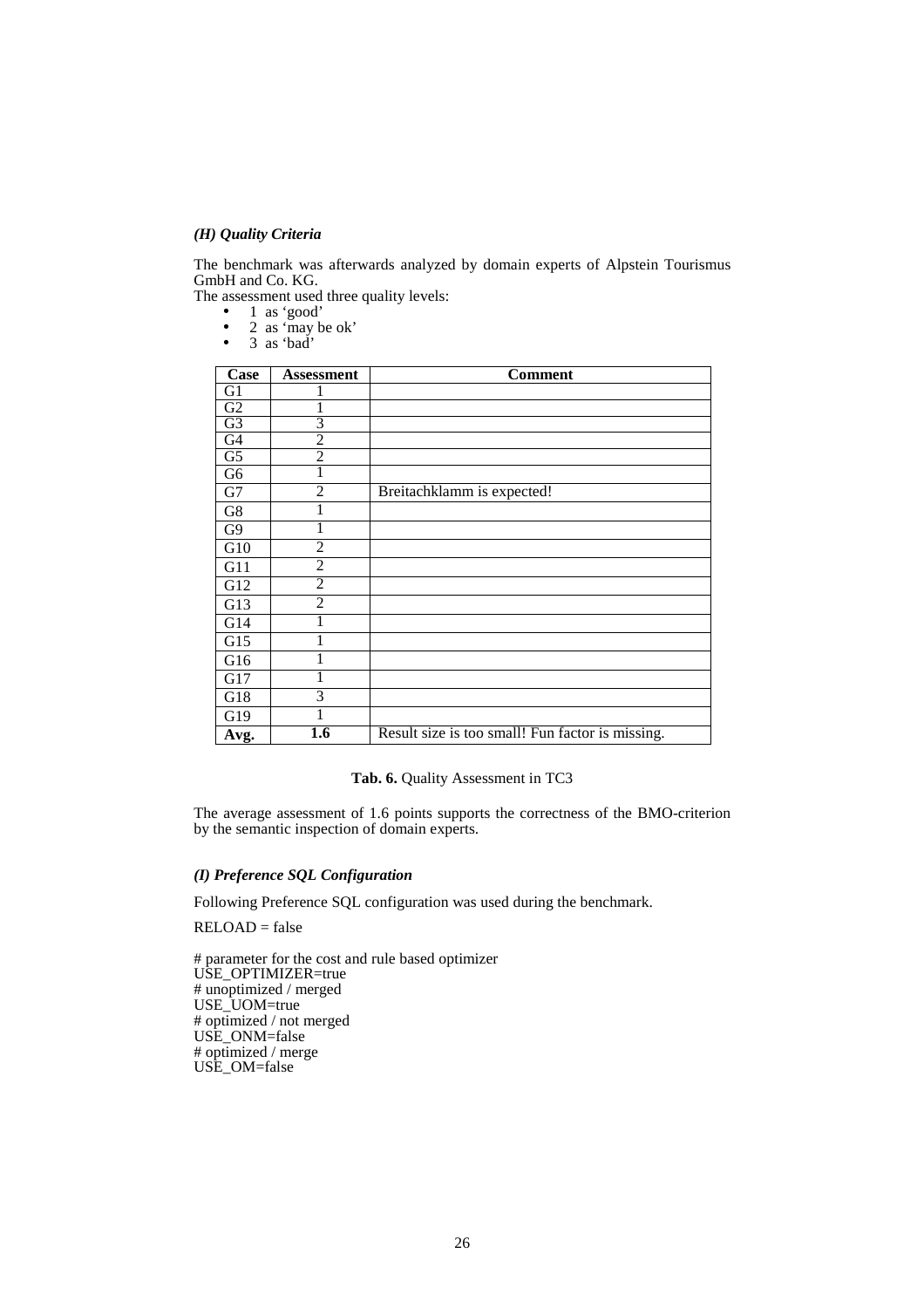CBO\_RULE\_PATH = opt-nomerge.xml CBO\_MERGER\_PATH = noopt-merge.xml HEURISTIC\_PATH = opt\_me\_cutoff.xml FOREIGN\_KEY\_CONSTRAINTS = alpstein\_constraints.xml

# parameter for the Hexagon algorithm #HEXAGON\_MAX\_EQUIVALENCE\_CLASSES = 30000000 # btg datatype is long. However, in Java only int array indices are allowed, i.e. max 2147483647 # will be checked in AFParetoPreference

# set max BTG\_SIZE to 2147483647-1, because we have to handle NULL values in level 2147483647

HEXAGON\_MAX\_BTG\_SIZE = 2147483646

HEXAGON\_K = 32000000000

ALG  $LIST =$ 

preference.sql.algorithm.HexagonMemOpt:preference.sql.algorithm.HexagonI nMemoryAlgorithm:preference.sql.algorithm.Less:preference.sql.algorithm.B NLplusplusAlgorithm:preference.sql.algorithm.Bnl2d:preference.sql.operator. BnlToppedOperator:preference.sql.operator.BnlPipedRelOp

USE\_HEXAGON = true USE\_SEMIPARETO = true USE\_BNLPLUSPLUS = true # use a level based algorithm for the evaluation of a Prioritization preference # otherwise BNL would be used USE\_LEVELBASEDPRIO=false USE\_PREFERENCEBASEDPRIO=false

# only set this property if you want to force an algorithm for Pareto evaluation. # Otherwise a cost-based algorithm selection will be done PARETO\_ALGORITHM =

 $#$  IPO #be used by JpoPanelRulesSetting.java QUERY\_TEST\_RERUNS = 100 #be used by JpoPanelRulesSetting.java  $DROP$ <sub>\_</sub>LH = NO #be used by JpoPanelRulesSetting CONSTRAINT\_FILE = ../Preference/optimizer/constraint.xml #will be used by QueryOptimizer.java OPTIMIZE\_XML\_FILE = ../PreferenceSQL/optimizer/opt\_me\_cutoff.xml

# JPO: be used by SettingsReader.java DATABASE\_DRIVER = com.mysql.jdbc.Driver #be used by SettingsReader.java DATABASE\_SOURCE = jdbc:mysql://localhost/test #be used by SettingsReader.java  $DATABASE$  USER = users #be used by SettingsReader.java DATABASE\_PASSWORD = pass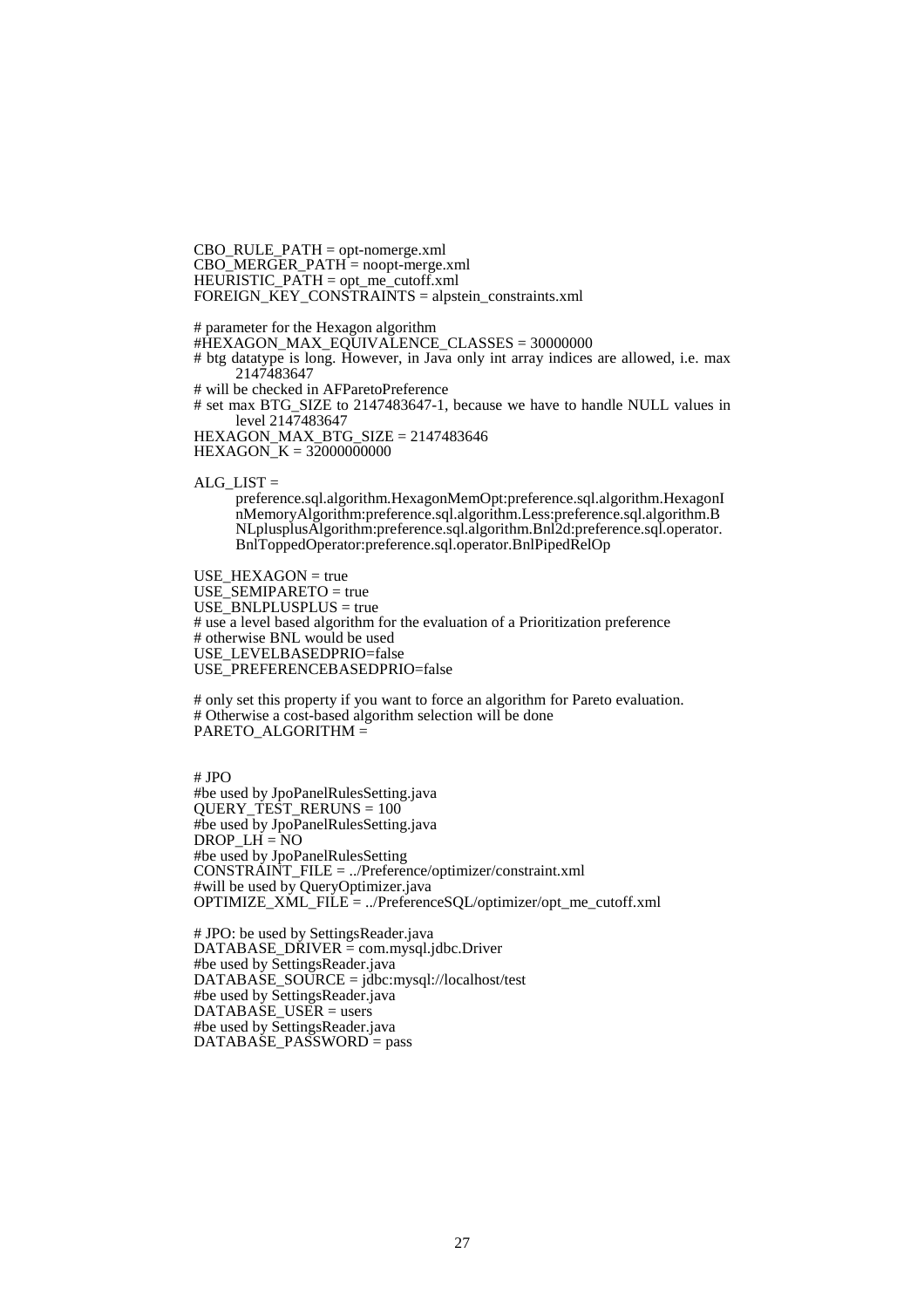# parameter for the Preference SQL JDBC driver #log rmi  $LO\bar{G}$  RMI = false #used by PSQLRemoteDriverImpl to define a log file for RMI  $RMI\_LOG\_FILE = psql\_rmi\_logging.log$ 

#writes the debug output from DebugLevel.java to a log file DEBUG\_LOG\_FILE = psql\_debug\_logging.log

#be used by DebugLevel.java to define a debug log level  $\#$  QUIET = 0, LOW = 1, NORMAL = 2, HIGH = 3, INSANE = 4 DEBUGLEVEL=1 # print used algorithm DEBUGLEVEL ALGORITHM=0 # print cost based optimization information DEBUGLEVEL\_CBO=0

#configure number of CPUs for SkylineAlgorithmParallelBNLLinkedListLazySync  $numCPUs = 2$ 

# Block size for Cartesian product, SemiJoin, BlockNestedHashJoin, BlockNestedLoopJoin. Standard is 2000 hard coded in CartesianProduct.java BLOCKSIZE=10000000

# BNL CACHESIZE BNL\_CACHESIZE=10000000

# CacheSize for LevelBasedPrio evaluation of WOPs Prioritization LEVELBASEDPRIO\_CACHESIZE=1000000

# initialCapacity, loadFactor for Hash in BlockNestedHashJoin # default: 11 BLOCKNESTEDHASHJOIN\_INITIALCAPACITY=1000000 # default: 0.75 BLOCKNESTEDHASHJOIN\_LOADFACTOR=0.6

# Whitelist for query execution in Preference SQL. See PSQLExecutor.java PSQL\_WHITELIST=PREFERRING:DESCRIBE:HELP:LIMIT:LEVEL:DISTANCE :TOP:QUALITY:RANKFUNCTION:DEFINE:DEF:PRINT

# Update of TableStatistics in DatabaseConnector implementation # update table statistics all 10000 calls # 1 means every call DC\_ANALYZE\_COUNTER=10000

# logging in SQLTreeBuilder USE LOGGER=false

# use JDBC Connection in BoundStatementCursor or the Native PostgreSQL Interface to retrieve the ResultSet # still under development, so use JDBC # database connection = NATIVE | JDBC DBCONNECTION\_INTERFACE=JDBC